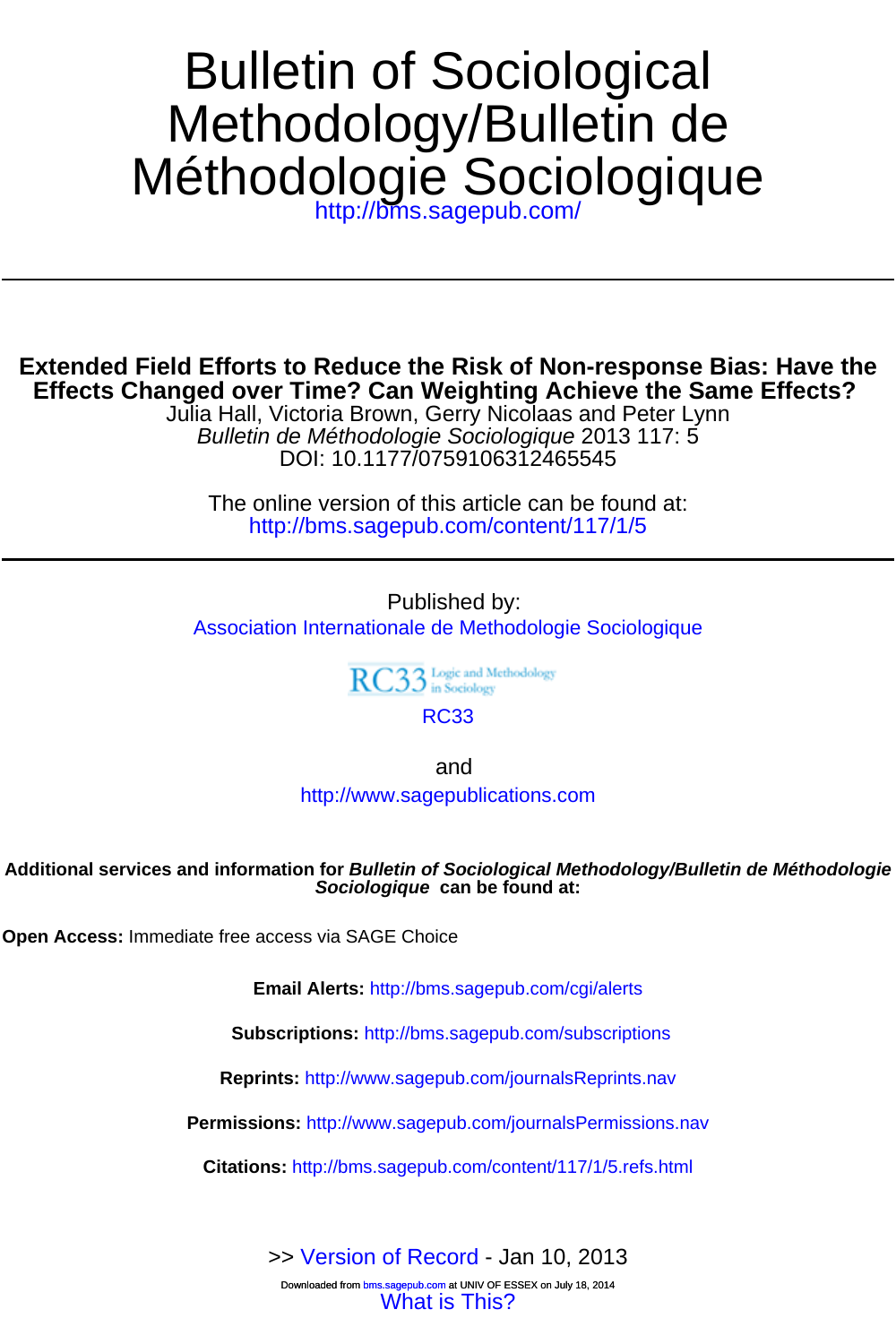#### Article

Bulletin de Méthodologie Sociologique 117 5–25 © The Author(s) 2013 Reprints and permission: sagepub.com/journalsPermissions.nav DOI: 10.1177/0759106312465545 [bms.sagepub.com](http://bms.sagepub.com)



Extended Field Efforts to Reduce the Risk of Non-response Bias: Have the Effects Changed over Time? Can Weighting Achieve the Same Effects?

Julia Hall Victoria Brown Gerry Nicolaas NetCen Social Research, UK

Peter Lynn Institute for Social and Economic Research, University of Essex, UK

## Résumé

Les efforts sur le terrain pour réduire les biais de non-réponse, ont-ils un effet à long terme ? La pondération, peut-elle atteindre les mêmes résultats ? Les efforts sur le terrain pour réduire les biais de non-réponse, ont-ils un effet à long terme ? La pondération, peut-elle atteindre les mêmes résultats ? : Cet article examine de stratégies qui visent à améliorer les taux de réponses dans les enquêtes en essayant de transformer des refus de réponse en acceptation ou de mieux atteindre les catégories de l'échantillon les plus difficiles à contacter. Des recherches antérieures ont montré que les effets de ces efforts sur les estimations sont compatibles avec la réduction des biais. Nous prolongeons la recherche précédente dans trois directions. D'abord, une première partie suit l'évolution dans le temps des effets des efforts prolongés sur les estimations. Nous étudions les changements qui sont intervenus en ce domaine au Royaume-Uni sur une période de dix ans. En deuxiéme lieu, nous employons une mesure plus précise de la difficulté de contact. Enfin, nous évaluons les effets de ces efforts tant sur

Corresponding Author: Peter Lynn, Institute for Social and Economic Research, University of Essex, Wivenhoe Park, Colchester, CO4 3SQ, United Kingdom.

Email: plynn@essex.ac.uk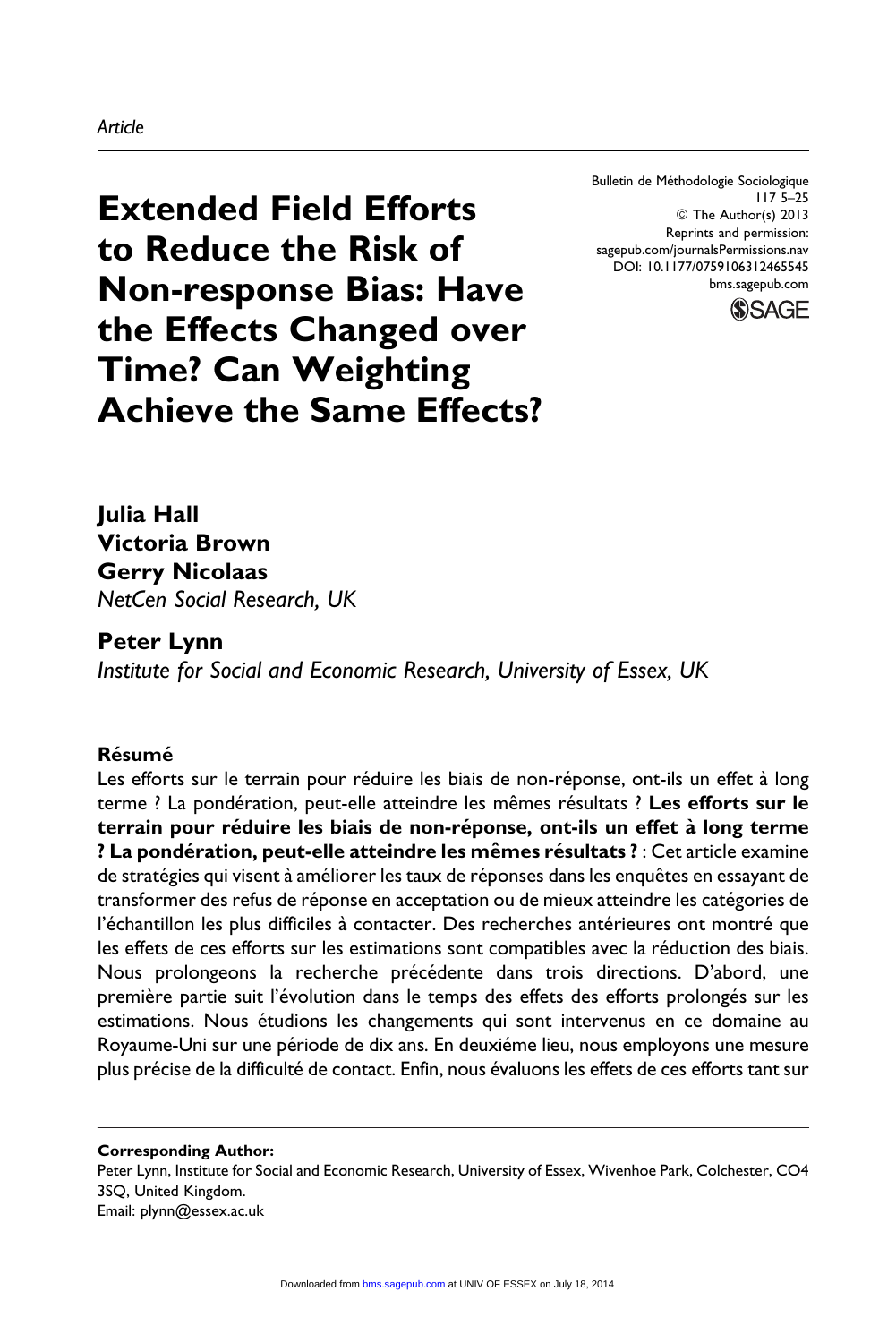les ajustements pondérés pour l'estimation des non-réponses que sur les échantillons non pondérés.

#### Abstract

We examine the effects on survey estimates of extended interviewer efforts to gain survey response, including refusal conversion attempts and attempts to make contact with difficult-to-contact sample members. Previous research on this topic has identified that extended efforts do appear to affect estimates, and in ways that seem consistent with bias reduction. We extend the previous research in three ways. First, we provide the first study of changes over time in the effects of extended efforts on estimates. We study change in the UK over a ten-year period. Second, we use a more precise measure of the difficulty of contact and third, we assess the effects of extended efforts conditional on weight adjustments for non-response estimates as well as on unweighted sample statistics.

#### Mots clés

Enquetes, Intervieweurs, Non-contact, Non-reponse, Refus

#### Keywords

Surveys, Interviewers, Non-contact, Non-response, Refusal

## Introduction

Non-response is a serious concern for survey researchers. The aspect of central concern is the possibility that non-response may be systematic with respect to key survey estimates, leading to bias in those estimates (Lynn, 2008). However, while survey methodologists have learnt a lot about ways in which features of survey design and implementation can affect response rates, effects on non-response bias are generally much harder to predict or to identify (Groves, 2006). Consequently, surveys typically go to great efforts to maximise response rates in the hope that this will reduce non-response bias, rather than specifically targeting bias.

A technique designed to maximise response rates to face-to-face surveys involves making extended field efforts (Lynn et al., 2002). These extended efforts include additional attempts to persuade sample members who initially refuse to take part and additional visits to try to contact sample members who have not been contacted after ''normal'' or ''minimum'' field procedures have been completed. A couple of decades ago, survey organisations used to implement such extended efforts only in extremis; that is when a survey was unexpectedly suffering from an unusually low response rate. But these extended efforts are now seen as good practice for all scientific studies for which accuracy of estimation is important. These extended efforts can account for a sizeable proportion of the field budget and must therefore be justified in terms of costeffectiveness. There is some evidence that the respondents for whom most effort is required are distinct in relevant characteristics. For example, in surveys of sexual behaviour in both the UK and France (Copas et al., 1997; Firdion, 1993) it has been found that obtaining the participation of the most difficult respondents reduces nonresponse bias in key estimates of sexual behaviour. Central aims of this paper are therefore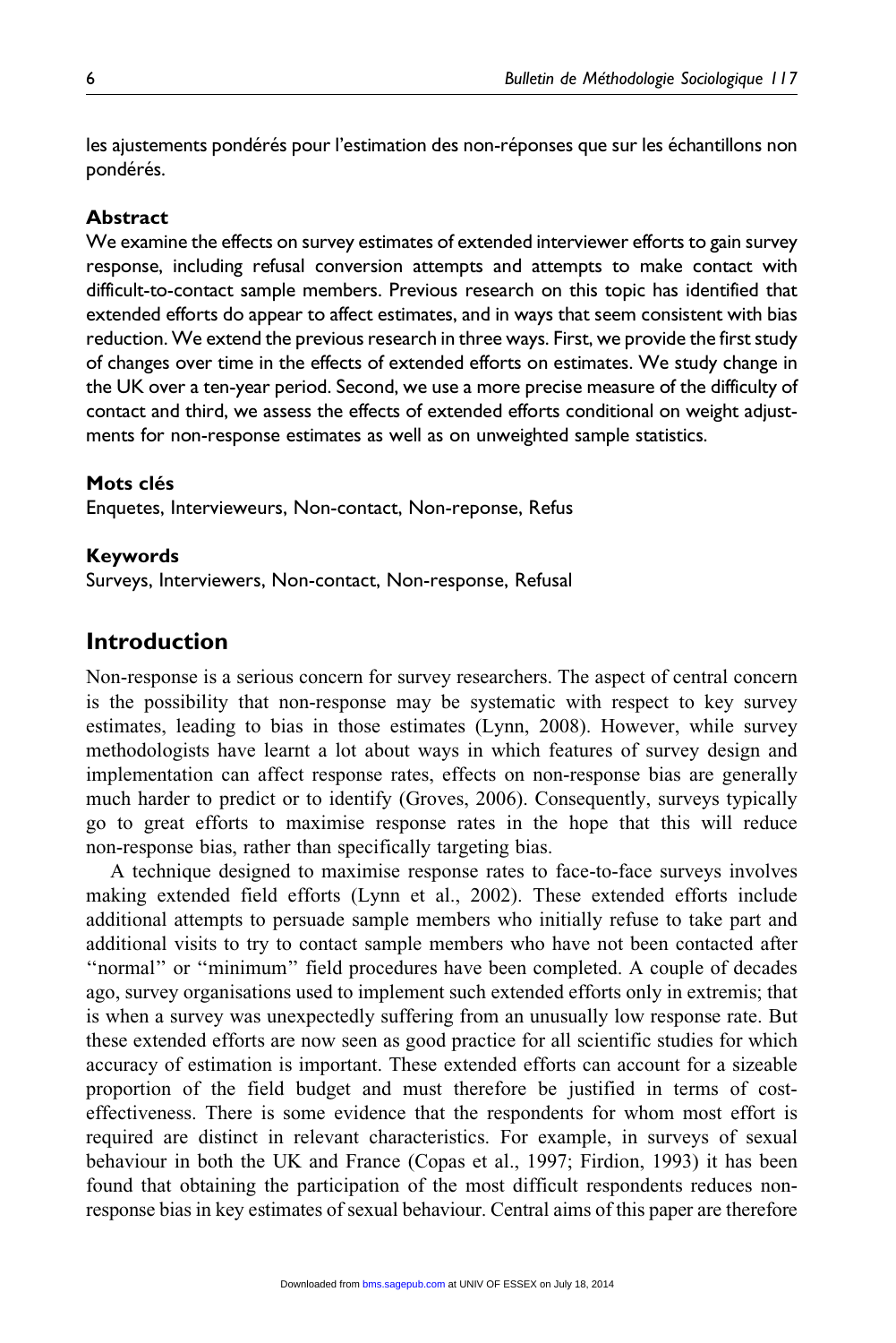to establish the extent to which extended efforts, a) improve response rates, and b) reduce non-response bias. An additional aim is to assess the extent to which these factors may have changed since a decade previously. Regular reassessment of the justification for survey design features is warranted in a changing world where propensities to be contacted and propensities to co-operate with surveys are likely to change both over time and between sample subgroups. As in many countries, the past decade in the UK has seen response rates decline on several major surveys (Betts and Lound, 2010: 7). Although there is some evidence that it has become more difficult to contact people at home, the decline in response is mainly due to an increase in refusals. To tackle both forms of non-response, survey organisations have had to invest greater field resources and to consider new tactics. For example, analysis of process data from general population face-to-face surveys carried out by NatCen Social Research shows that the mean number of interviewer visits before a final outcome of non-contact is recorded (not including reissues to a different interviewer) was 6.6 in 1995-1996, 7.6 in 2006 and 8.0 in 2009-2010 (own analysis).

A decade ago, Lynn and Clarke carried out a study with similar aims to ours. They concluded that extended field efforts appeared to be justified in terms of bias reduction. In particular, they identified significant bias reduction in all three of the surveys they examined due to contacting those who were initially difficult to contact. The impact of extra efforts to convert initial refusals was less clear-cut: refusal conversion appeared to affect the estimates of financial variables but there was no systematic impact on estimates related to health or attitude variables. We replicate the methodology of Lynn and Clarke using data from the same three large national general population surveys, namely the Health Survey for England (HSE), the British Social Attitudes Survey (BSAS) and the Family Resources Survey (FRS). We use data from 2006 and 2007 for the HSE and BSAS, and 2007 for the FRS. Using the same methodology and the same surveys, each of which are still carried out by the same organisation as ten years previously, gives us a strong basis for drawing conclusions about changes in effects over this period. The diverse nature of the three surveys allows us to assess effects on bias for three distinct types of survey estimates – health measures, attitudinal measures and financial measures – as well as demographic indicators.

Additionally, we extend the work of Lynn and Clarke in two important ways. First, we use a more precise measure of the difficulty of contact, which was not available at the time of the earlier study, and we assess the sensitivity of the findings to the choice of measure. Second, we also assess the effect of extended efforts on weighted estimates, to establish the extent to which weight adjustments for non-response can overcome any differential nonresponse bias. If weighting were able to achieve the same bias-reduction effects as extended field efforts, this may greatly reduce the justification for investing in expensive field efforts.

# Methods

#### The Data

All three surveys used by Lynn and Clarke (2002) are currently still ongoing, and we are therefore able to utilise more recent years of these same surveys for our analysis. We have used the 2006 and 2007 rounds of the BSAS and the HSE, and the 2007 round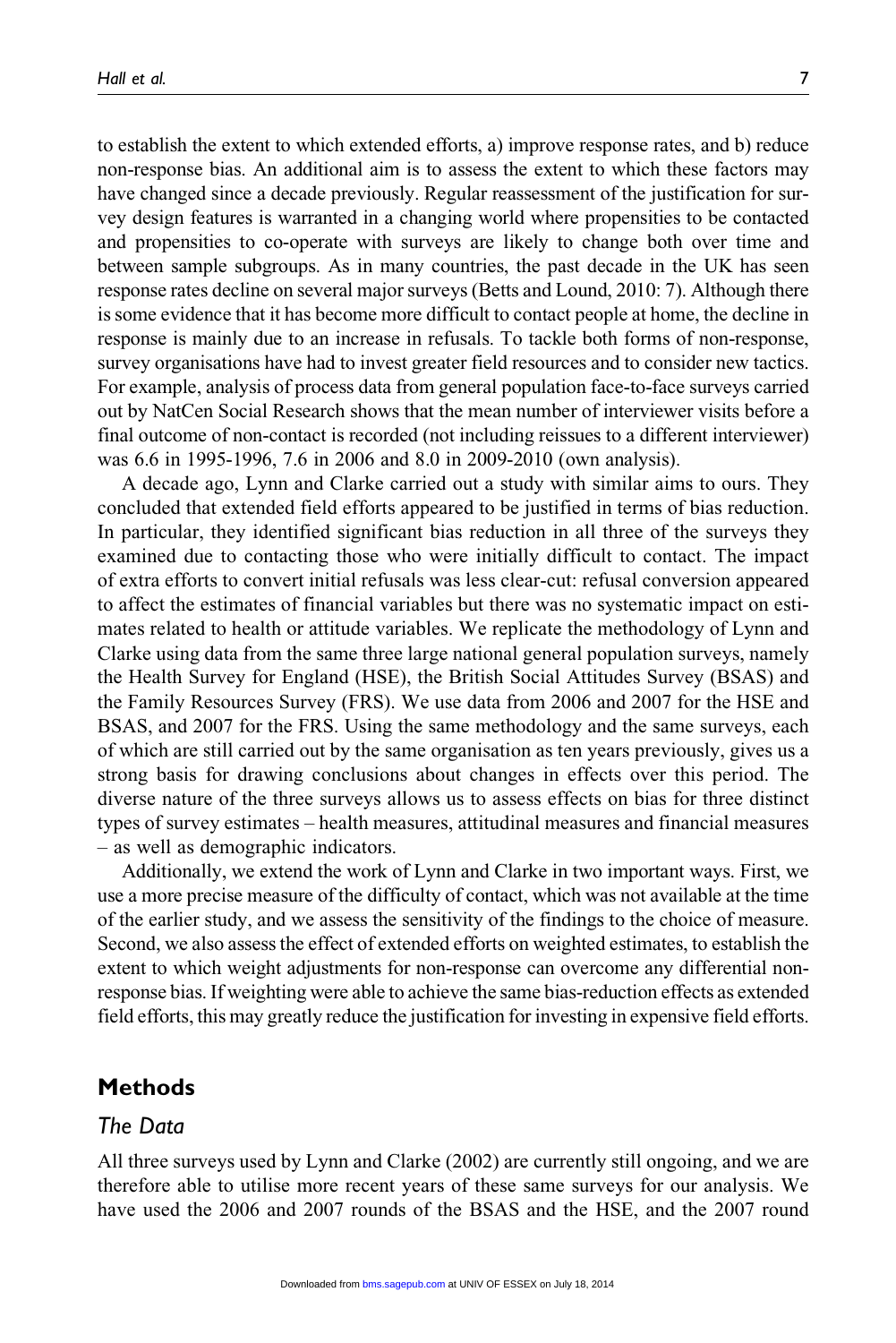of the FRS. Lynn and Clarke chose these surveys because they differ in terms of subject matter, respondent burden, respondent selection criteria, response rates, and the extent to which they rely on extended interviewer efforts. The fieldwork for the first two surveys is conducted wholly by NatCen, while the FRS has fieldwork conducted jointly by the Office for National Statistics (ONS) and NatCen. Consequently, we have only used one half of the FRS data for our analysis due to data availability. This follows the approach of Lynn and Clarke. The sample is split randomly between the two organisations in such a way as to keep its stratified random sampling properties.

The BSAS consists of a face-to-face computer-assisted interview followed by the administration of a paper self-completion questionnaire, with fieldwork carried out from June to October of each survey year. It measures attitudes, values and beliefs on a range of political and social issues and is a stratified random probability sample of private households within Britain selected from the Postcode Address File (PAF). One adult aged 18 or over is selected per household to answer the questionnaire (both the faceto-face component and the self-completion component). In 2006 and 2007, the BSAS interviewed approximately 4,000 individuals in each year, with response rates of 54 percent and 51 percent respectively.

The HSE comprises a series of annual surveys covering the adult population aged 16 and over living in private households in England. The survey provides regular information that cannot be obtained from other sources on a range of aspects concerning the public's health and many of the factors that affect health. As with the BSAS, it is a multi-stage stratified probability sample selected from the PAF. However, unlike the BSAS, all adults aged 16 years or older in each sample household are selected for the face-to-face interview. In 2006, there were 14,142 interviews with adults representing a response rate of 61 percent, and in 2007 6,882 adults were interviewed with a response rate of 58 percent.

The FRS has a similar sample design to the BSAS and HSE (multistage stratified random sample from the PAF) and is representative of adults aged 16 and above (non-dependents). As with the HSE, all adults in the household are interviewed, and the annual target sample size is 24,000 households. The face-to-face interviews are mainly concerned with income, living standards and related issues. The data analysed here are from the 2007-08 FRS, which had an achieved response rate of 58 percent (23,121 fully co-operating households). A slight difference between the surveys in geographical coverage should be noted: BSAS and FRS each cover England, Scotland and Wales, whereas HSE is restricted to England. The population of England accounts for around 85 percent of the total population of England, Scotland and Wales.

For all three surveys, interviewer effort is captured through the sample management system. Interviewers were asked to record for each address the date, time and outcome of each visit made. The outcome categories were: no reply, contact made, appointment made, any CAPI interviewing done, or other. The "other" category includes refusals and ineligibles, thus from this code once responding addresses are isolated we can deduce whether or not any visits to these addresses resulted in a refusal. This information was captured on the paper-based Address Record Form and subsequently entered into the electronic sample management system at regular intervals throughout the fieldwork period.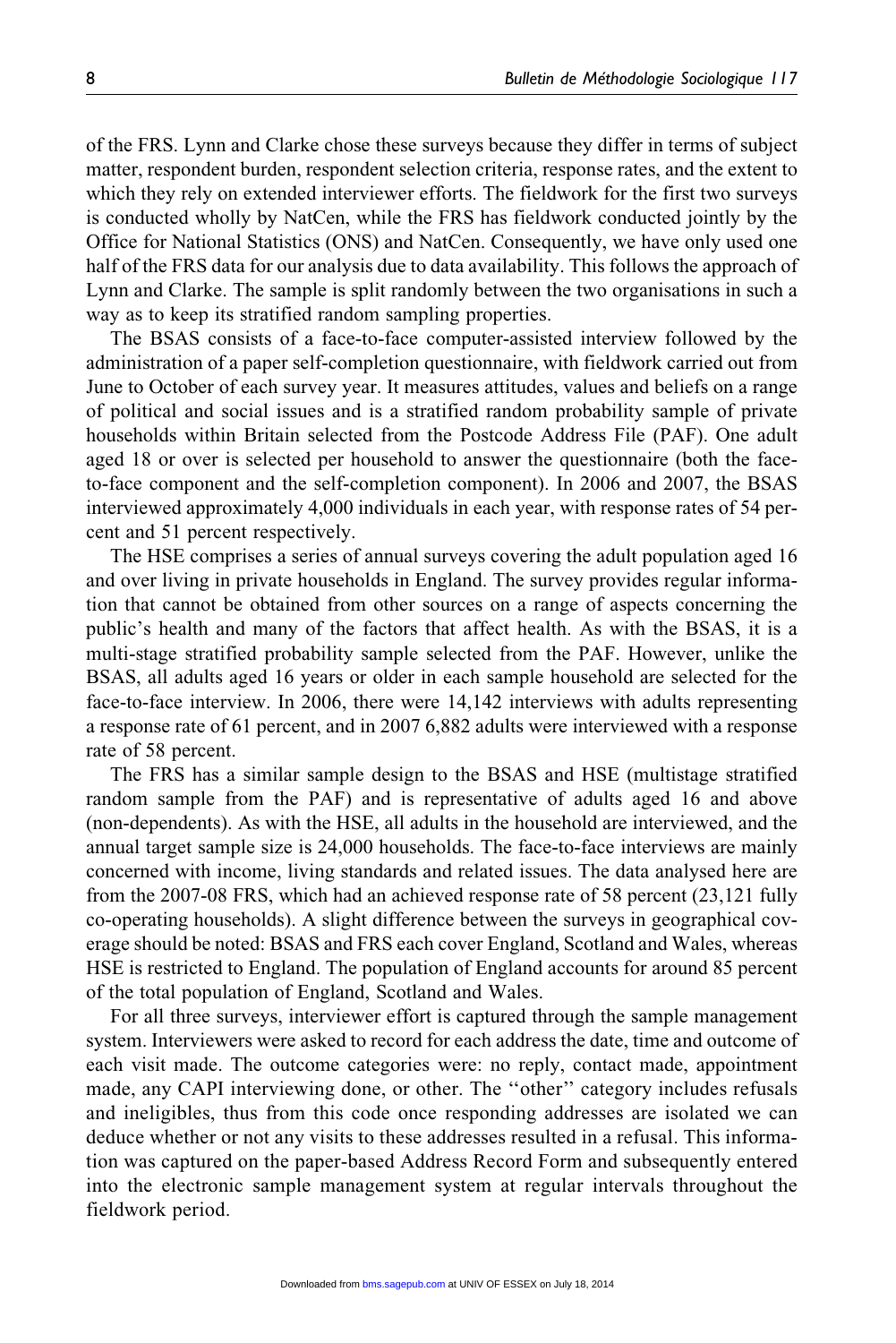

**Figure 1.** Classification of households.

# **Definitions**

Following Lynn and Clarke, ''reluctant'' responding households are classified as all those households that initially refused to take part in the survey but subsequently agreed to be interviewed after being reissued to another interviewer. The ''difficult-to-contact'' households are all those households that required 6 or more visits before an interview was obtained. The ''reluctant'' and ''difficult-to-contact'' households when combined to form the "hard-to-get" group (see Figure 1) – that is, these cases were the ones where extended efforts were needed on the part of the interviewer. We term all responding households where extended efforts were not required as ''easy-to-get'', though it must be borne in mind that this is a relative term. Figure 1 is used to illustrate this categorisation (Lynn and Clarke, 2002).

We use Lynn and Clarke's measure of ''difficult-to-contact'' for comparability as we wish to make inferences about change over time. Lynn and Clarke had recognised that total number of visits was not ideal as a measure of ''difficult-to-contact'', particularly because successful interviewer strategies involve leaving and returning on another occasion to avoid prompting a refusal. Hence, total number of visits is influenced by reluctance as well as ease of contact. Their preferred definition would have been based on whether or not contact was made before 6 visits. Unfortunately Lynn and Clarke were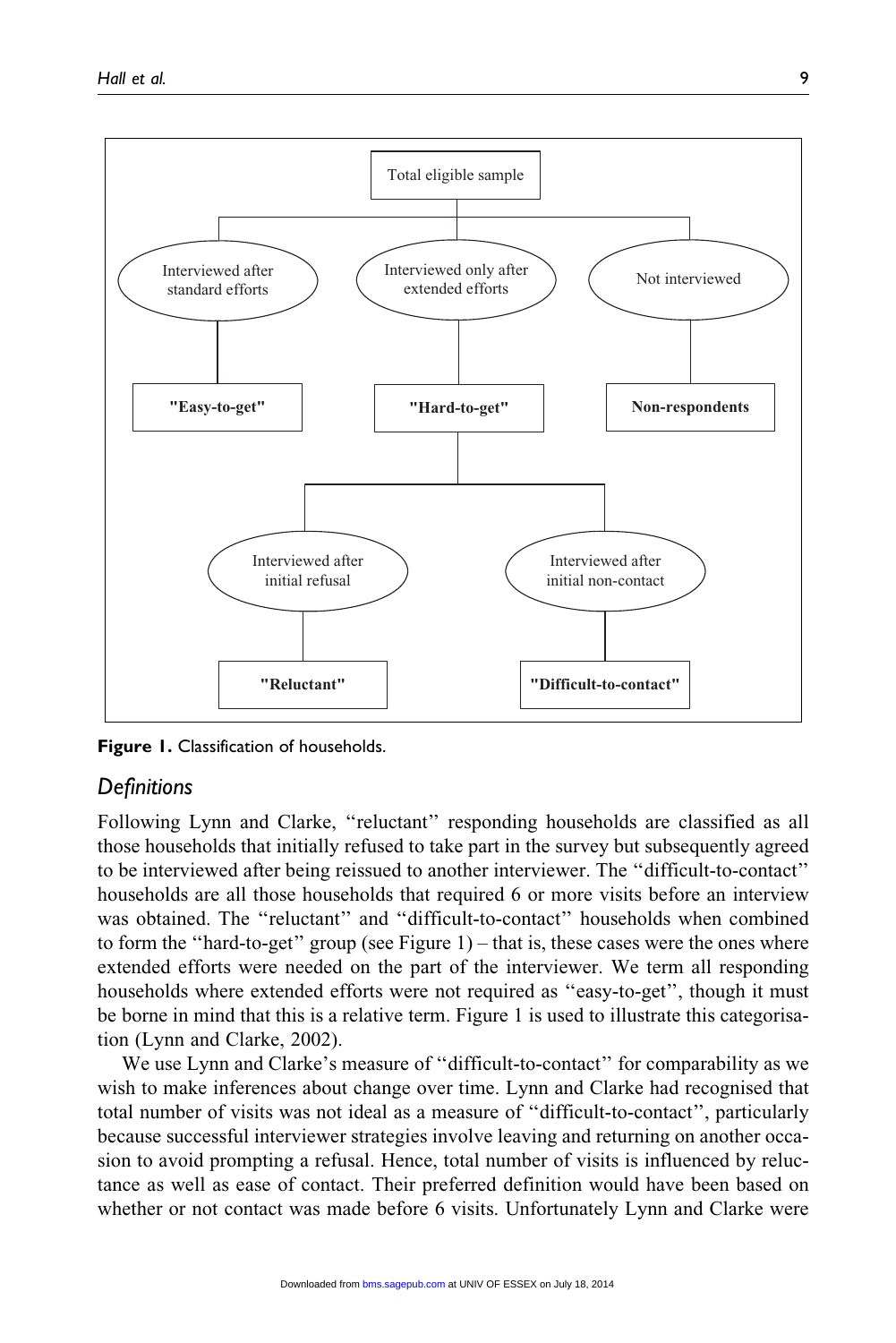unable to use this measure for all the surveys they analysed as the information needed was not recorded in an electronic format at that time.

Lynn and Clarke were able to use paper-based records for one survey (BSAS 1998) to determine the difference this alternative definition made to the percentage classed as ''difficult-to-contact''. They concluded that: ''The extent to which total number of visits may mislead as a measure of difficulty in contacting households is obvious... of the 4.6 percent of households for which 10 or more visits were needed... less than half required 10 or more visits to make contact with the household ... '' However, Lynn and Clarke did not compare estimates of bias using this alternative definition of "difficult-to-contact" with estimates based on total number of calls.

Since the introduction of routine electronic recording of the outcome of every visit made to an address during the fieldwork process, we can now use the preferred measure of difficulty of contact. We extend the earlier research by replicating all analysis using this preferred definition and compare the results to provide an assessment of the sensitivity of the findings to the measure used. Whereas Lynn and Clarke's measure was based on the total number of visits to a household, our preferred measure is based on the number of visits until contact is first made (for HSE 2006 and 2007, BSAS 2006 and 2007, and FRS 2007). For example, if contact was made with a household on the fourth visit but the interview was not conducted until the seventh visit, the previous analysis would have classed this household as "difficult-to-contact" based on  $v=6$  (if they had never refused on any of the visits). However, in our preferred measure this household will be classified as ''easy-to-get'', since contact was made before the sixth visit (albeit without an interview taking place on that particular visit).

#### Weighting for Non-response Bias

Lynn and Clarke (2002) studied the effects of extended field efforts on estimates based on unweighted data. But typically researchers make weighting adjustments for nonresponse and use weighted estimates. It may be expected that effective non-response weighting should compensate for at least some of the bias that would otherwise be reduced by the use of extended field efforts. It is therefore of interest to know if and how weighted estimates following extended efforts differ from weighted estimates in the absence of extended efforts. To make this comparison, the overall responding sample and the ''easy-to-get'' respondent sample are each independently weighted according to an identical weighting scheme. We would expect this weighting to reduce differences in estimates between the samples, to the extent that the weighting variables are associated with the target variables of interest. For each survey, the weighting scheme is the one used on the actual survey to adjust for differential non-response, and is as described below.

The weighting for the BSAS first involves fitting a logistic regression, with the dependent variable indicating whether or not the selected individual responded to the survey. A number of area-level and interviewer observation variables are used to model response, such as Government Office Region (GOR), dwelling type, condition of the address, and if the selected address has entry barriers. The resultant non-response weights then receive a post-stratification adjustment so that the weighted sample matches the population in terms of age, sex and region (using ONS mid-year population estimates).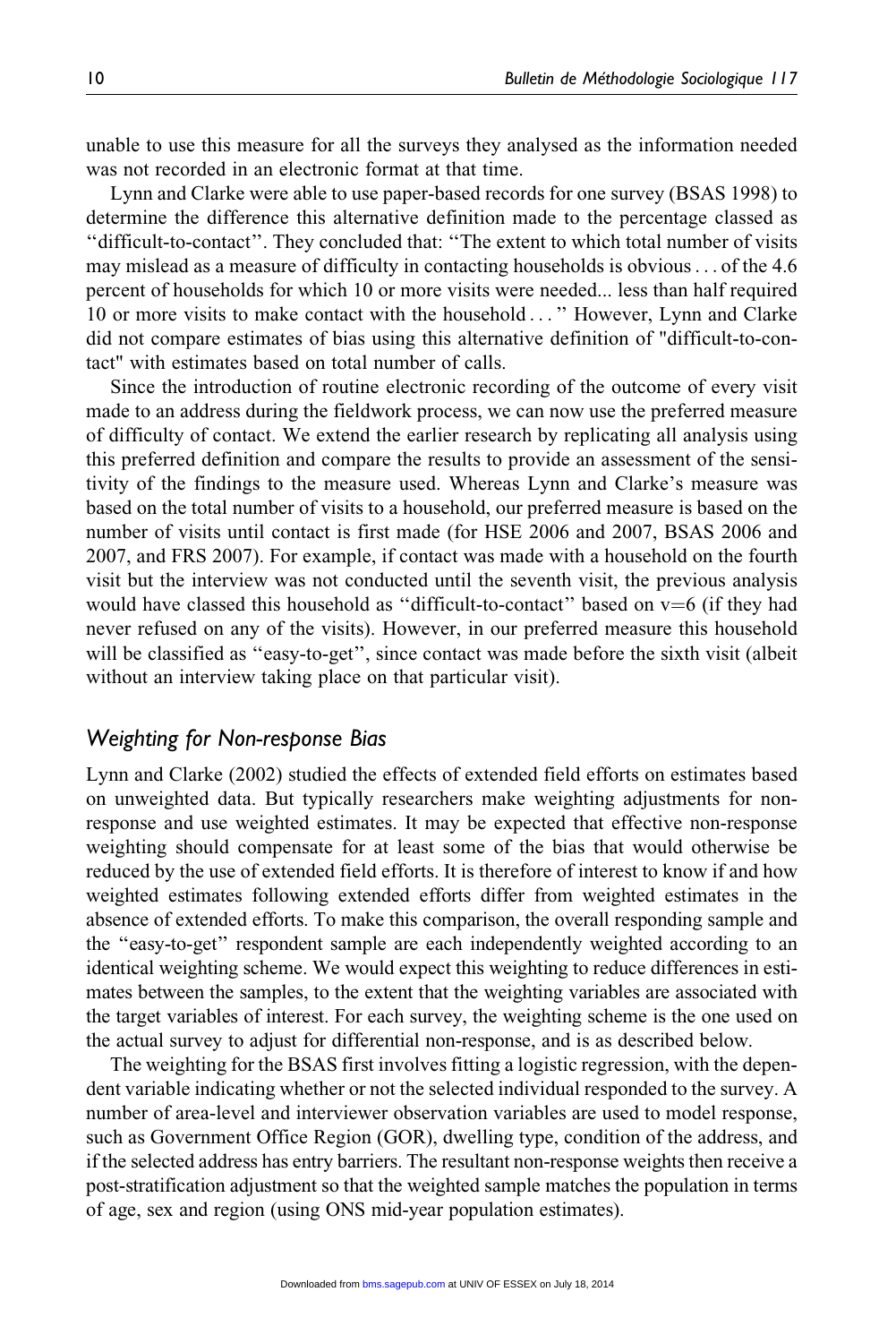The HSE weighting involves calibration weighting to ensure that the weighted distribution of household members in participating households matches ONS mid-year population estimates for age/sex groups and GOR. The aim of the calibration is to reduce non-response bias resulting from differential non-response at the household level. Adults in responding households are then given a non-response weight using logistic regression to reduce bias arising from individual non-response. Age group by sex, household type, GOR, and social class of the household reference person are entered into the model as covariates.

The FRS weighting does not involve logistic regression weighting but does involve calibration at different levels: individual, benefit unit, and household. The calibration variables used for individuals were age, sex and GOR. For benefit units, they were presence of children (England and Wales with dependent children, Scotland with dependent children), and lone parents by sex of the parent. For households, the variables used were tenure, council tax band and region (London, Scotland and all other England and Wales).

# Analysis methods

Estimates of marginal biases that would have been present in the survey, had extended efforts not been made, were calculated as the percentage or mean for the ''easy-to-get'' group less the percentage or mean for the overall responding sample. To test the significance of marginal bias estimates, we perform t-tests between the ''easy-to-get'' group and the ''hard-to-get group'' (see Appendix), not taking into account the complex sample design of each survey (as this is what Lynn and Clarke did). For the extension analysis, on refining the measure of ''difficult-to-contact'' and assessing the impact on weighted estimates, we performed t-tests between the ''easy-to-get'' group and all respondents, taking into account the complex sampling (clustering and stratification) of each survey. Additionally, weighting was applied when running the t-tests. SPSS version 18 and Stata version 10 were used for the analysis. Missing values were dealt with using pair-wise deletion. Significance was evaluated at the 95 percent level, although significance at the 90 percent level is also indicated.

# **Results**

# Change over Time

We replicate the approach of Lynn and Clarke (2002) in presenting findings based on the definition of ''difficult-to-contact'' if the household was only interviewed after 6 or more visits ( $v=6$ ), plus sensitivity analyses using  $v=8$  and  $v=10$ . Most of the broad patterns found using v=6 remained for v=8 and v=10. In some cases, the differences between the ''difficult-to-contact'' and ''easy-to-get'' households become smaller as the definition of ''difficult-to-contact'' is made more restrictive, but all of the differences that were significant with v=6 remained significant with v=8 and v=10 for the demographic variables in both surveys. For the remainder of this paper, we only present results based on  $v=6$ .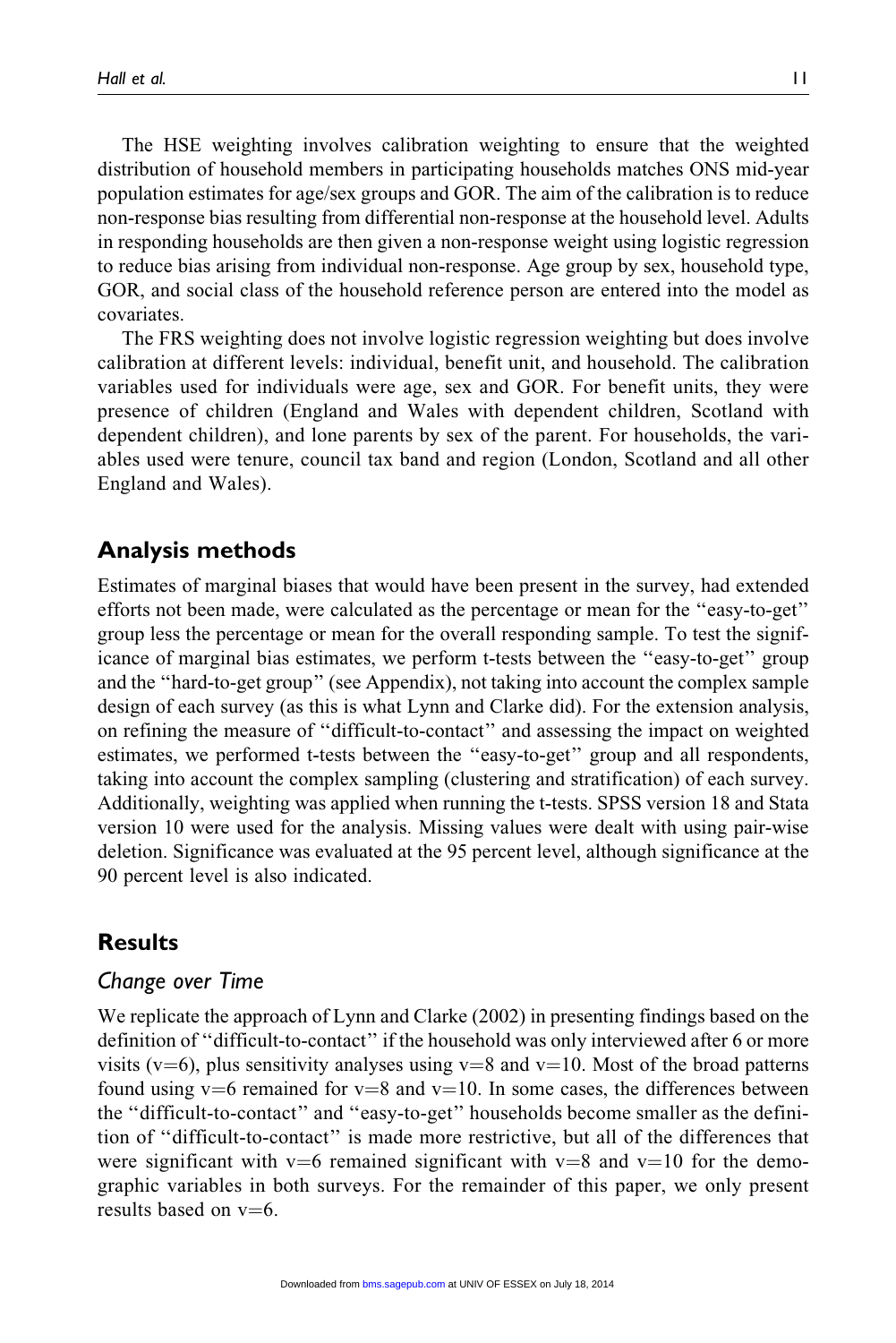|                                         |          | <b>HSE</b> |          | <b>BSAS</b> | <b>FRS</b> |       |  |
|-----------------------------------------|----------|------------|----------|-------------|------------|-------|--|
|                                         | 1996-97% | 2006-07%   | 1995-98% | 2006-07%    | 1997 %     | 2007% |  |
| A. "Difficult-to-contact"               | 15.0     | 19.1       | 16.1     | 18.0        | 14.3       | 14.8  |  |
| B. "Reluctant"                          | 2.8      | 8.7        | 6.4      | 25.3        | I.6        | 5.4   |  |
| C. "Hard-to-get" $(A+B)$                | 17.8     | 27.8       | 22.5     | 43.3        | 15.9       | 20.2  |  |
| D. "Easy-to-get"                        | 82.2     | 72.2       | 77.5     | 56.7        | 84.1       | 79.8  |  |
| E. All responding<br>households $(C+D)$ | 100.0    | 100.0      | 100.0    | 100.0       | 100.0      | 100.0 |  |

Table 1. Distributions of ''difficult-to-contact'', ''reluctant'' and ''easy-to-get'' households across surveys and years.

Table 1 presents estimates of the proportion of sample households classified as ''difficult-to-contact'', ''reluctant'', ''hard-to-get'' and ''easy-to-get'', for HSE, BSAS and FRS respectively. Estimates are averaged across the 2006 and 2007 surveys and are compared with estimates averaged across the years examined in Lynn and Clarke (2002), which are 1996 and 1997 in the case of HSE; 1995, 1996 and 1998 in the case of BSAS; and 1997 for the FRS.

The proportion of the eligible sample classified as ''difficult-to-contact'' has, on average, increased for all three surveys over the intervening decade. It increased from 15.0 percent to 19.1 percent for HSE and from 16.1 percent to 18.0 percent for BSAS. The increase was smaller for the FRS, from 14.3 percent to 14.8 percent.

The proportion of ''reluctant'' households increased even more dramatically over this period, more than tripling on all three surveys: from 2.8 percent to 8.7 percent for the HSE, from 6.4 percent to 25.3 percent for BSAS and from 1.6 percent to 5.4 percent for FRS.

Although the proportion of converted refusals has increased over the years for all surveys, it is important to note that the proportion of reissued cases has also increased. In other words, a similar proportion of households 10 years ago may have been ''reluctant'' but no efforts were made to convert them after their initial refusal. Therefore, we cannot be sure to what extent the observed change reflects increasing reluctance to take part in surveys rather than increasing efforts made to persuade reluctant sample members to take part.

Lynn and Clarke (2002) identified a higher prevalence of ''difficult-to-contact'' households for the BSAS surveys than for the HSE and FRS. However, by 2006-07 this difference had reversed. This change, and other differences between the surveys, are likely to be caused largely by differences in fieldwork practices across surveys and across years, though the difference in geographical coverage of the surveys – noted earlier – may also have a modest impact.

Tables 2, 3 and 4 show, for the three surveys respectively, the five socio-demographic variables presented in Lynn and Clarke (2002), with an estimate of the marginal bias that would have occurred had extended efforts not been made. For all three surveys, the conclusions drawn in the Lynn and Clarke paper broadly remain for the later survey years. Respondents in ''hard-to-get'' households are considerably younger, on average, than those in ''easy-to-get'' households (this difference has increased in both the HSE and BSAS<sup>1</sup>). Respondents in "hard-to-get" households are also much more likely to be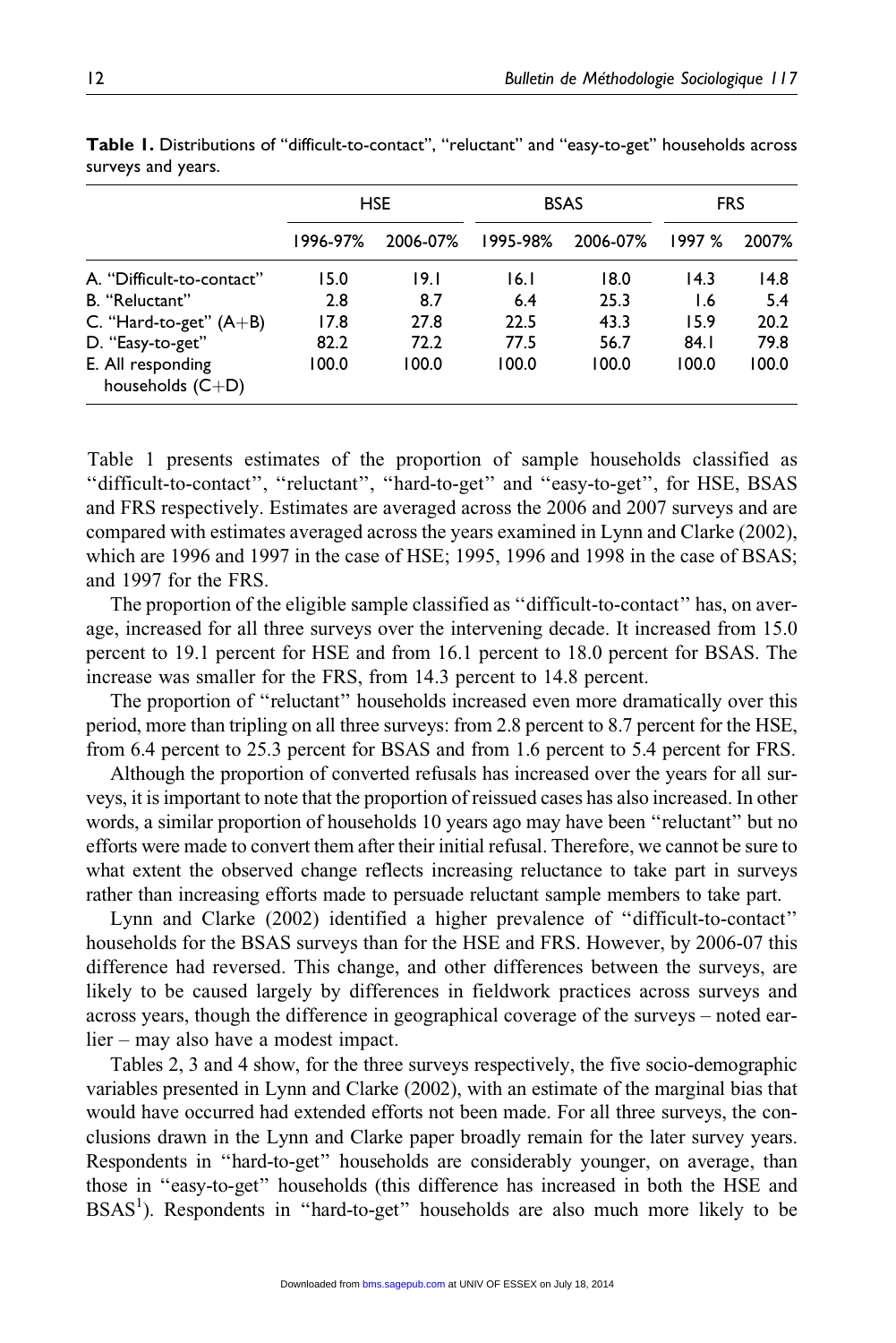|                                 | Survey<br>year | Difficult<br>-to-contact | Reluctant | Hard-<br>to-get | Easy-<br>to-get | All<br>responding<br>households | Non-<br>response<br>bias <sup>2</sup> |
|---------------------------------|----------------|--------------------------|-----------|-----------------|-----------------|---------------------------------|---------------------------------------|
| Male (%)                        | 1996           | 46.7                     | 40.5      | 45.7            | 45.5            | 45.5                            | (0.0)                                 |
|                                 | 1997           | 46. l                    | 40.6      | 45.3            | 45.5            | 45.4                            | (0.1)                                 |
|                                 | 2006           | 45.1                     | 42.7      | 44.3            | 44.9            | 44.7                            | (0.2)                                 |
|                                 | 2007           | 44.7                     | 40.5      | 43.4            | 45.1            | 44.6                            | (0.5)                                 |
| Age (Mean)                      | 1996           | 39.4                     | 46.5      | 40.7            | 47.9            | 46.7                            | 1.2                                   |
|                                 | 1997           | 39.5                     | 45.4      | 40.3            | 47.6            | 46.3                            | 1.3                                   |
|                                 | 2006           | 42.1                     | 46.7      | 43.6            | 51.5            | 49.2                            | 2.2                                   |
|                                 | 2007           | 43.5                     | 46.3      | 44.4            | 50.8            | 49.1                            | 1.8                                   |
| Owner-occupier <sup>3</sup> (%) | 1996           | 66.8                     | 74. I     | 68.1            | 72.8            | 72.0                            | 0.8                                   |
|                                 | 1997           | 68.7                     | 72.8      | 69.2            | 72.3            | 71.8                            | 0.5                                   |
|                                 | 2006           | 72.8                     | 71.5      | 72.4            | 75.5            | 74.6                            | 0.9                                   |
|                                 | 2007           | 67.4                     | 70.3      | 68.3            | 74.6            | 72.9                            | 1.7                                   |
| Employed $4$ (%)                | 1996           | 66.6                     | 47.7      | 63.3            | 50.9            | 53.0                            | $-2.1$                                |
|                                 | 1997           | 66.0                     | 55.8      | 64.6            | 52.0            | 54.4                            | $-2.4$                                |
|                                 | 2006           | 69.4                     | 56.8      | 65.3            | 49.9            | 54.2                            | $-4.4$                                |
|                                 | 2007           | 66.9                     | 54.6      | 63.2            | 50.2            | 53.7                            | $-3.5$                                |
| White (%)                       | 1996           | 92.0                     | 90.9      | 91.8            | 94.I            | 93.7                            | 0.4                                   |
|                                 | 1997           | 91.8                     | 90.2      | 91.6            | 94.8            | 94.2                            | 0.6                                   |
|                                 | 2006           | 88.0                     | 89.7      | 88.6            | 91.9            | 91.0                            | 0.9                                   |
|                                 | 2007           | 85.9                     | 85.4      | 85.7            | 91.I            | 89.6                            | $\mathsf{I}$ .4                       |

Table 2. HSE: Demographic characteristics for ''easy-to-get'' and ''hard-to-get'' households.

employed than those in "easy-to-get" households, and the marginal bias for employment has increased noticeably since the earlier years of all three surveys. The ''difficult-to-contact'' remain the group with the highest percentage who are employed. For the HSE and FRS, ''hard-to-get'' households are also less likely to be owner-occupiers or white, findings similar to those of Lynn and Clarke (2002) (there was no significant difference in the proportion of owner occupiers for the FRS in 1997). For the BSAS, ''hard-to-get'' households are more likely to be owner-occupiers in both 2006 and 2007, and less likely to be white in 2007 only. The latter conclusion is consistent with Lynn and Clarke (2002), but a statistically significant difference between ''hard-toget'' and ''easy-to-get'' households in terms of the owner-occupier variable is a new finding. Prior to 2006, the BSAS survey reported a higher prevalence of owneroccupiers in the ''easy-to-get'' households (although not significant), whereas this trend has reversed in 2006 and 2007.

Though we have seen that extended efforts significantly change the distribution of demographic characteristics, the question remains whether or not this translates into bias reduction for key survey estimates. For each of the three surveys, we present estimates of a number of key survey indicators in Tables 5, 6 and 7 respectively, each estimated separately for the ''difficult-to-contact'', ''reluctant'', ''hard-to-get'' and ''easy-to-get'' households. Again, differences between ''hard-to-get'' and ''easy-to-get'' households are very similar to those found by Lynn and Clarke (2002) ten years earlier. The HSE data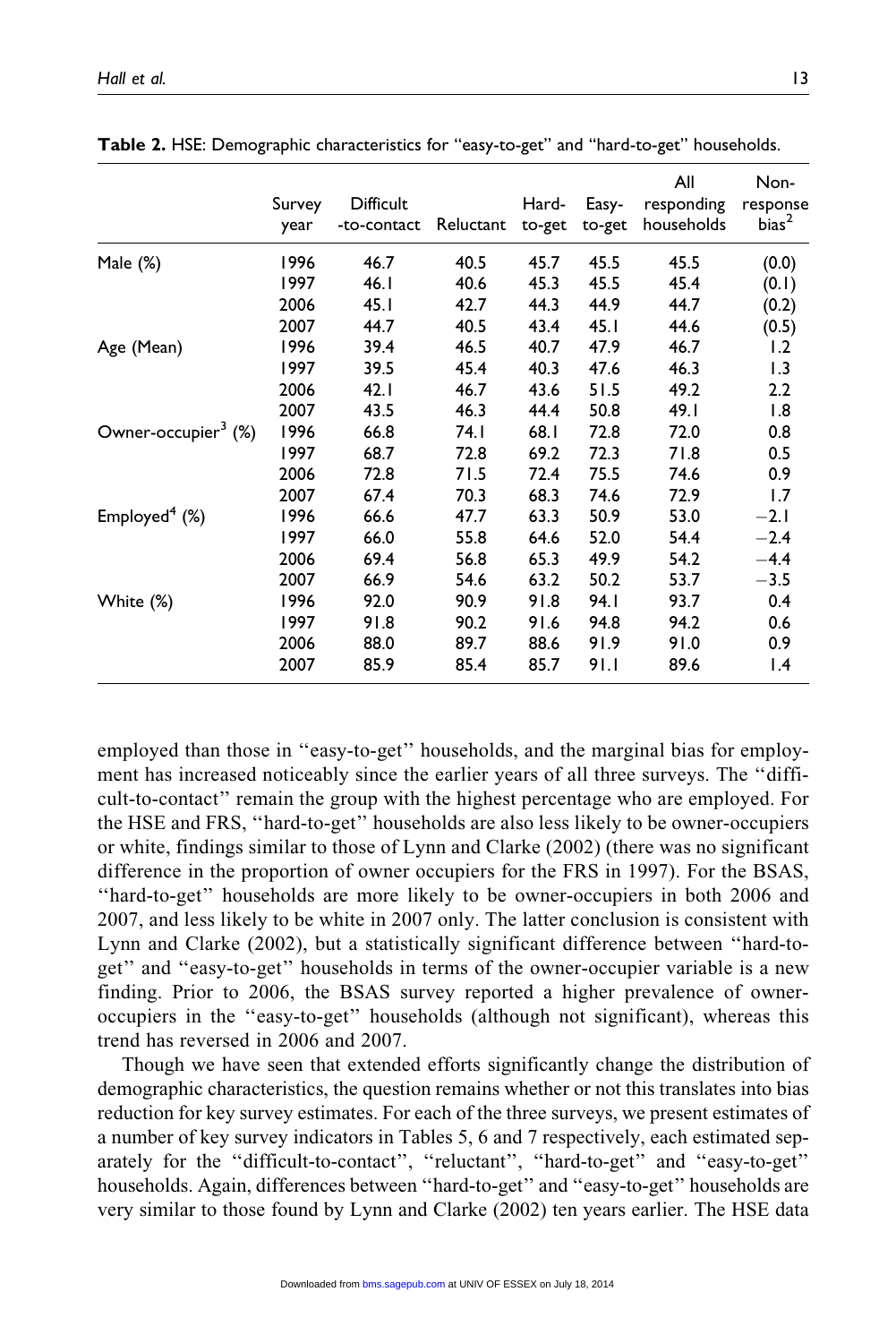|                                 | Survey<br>year | Difficult-<br>to-contact | Reluctant | Hard-<br>to-get | Easy-<br>to-get | All<br>responding<br>households | Non-<br>response<br>bias <sup>2</sup> |
|---------------------------------|----------------|--------------------------|-----------|-----------------|-----------------|---------------------------------|---------------------------------------|
| Male (%)                        | 1995           | 46.5                     | 48.3      | 47.3            | 45.5            | 45.9                            | $(-0.4)$                              |
|                                 | 1996           | 47.6                     | 56.9      | 48.6            | 44.9            | 45.7                            | $(-0.8)$                              |
|                                 | 1998           | 48.9                     | 37.5      | 44.2            | 45.3            | 45.2                            | (0.1)                                 |
|                                 | 2006           | 45.9                     | 43.9      | 44.6            | 44.7            | 44.6                            | (0.0)                                 |
|                                 | 2007           | 43.7                     | 43.1      | 43.4            | 44.6            | 44.1                            | (0.5)                                 |
| Age (Mean)                      | 1995           | 41.3                     | 46.7      | 43.6            | 47.3            | 46.4                            | 0.9                                   |
|                                 | 1996           | 41.3                     | 48.4      | 42.1            | 47.7            | 46.5                            | 1.2                                   |
|                                 | 1998           | 44.0                     | 47.3      | 45.3            | 47.2            | 46.9                            | 0.3                                   |
|                                 | 2006           | 43.3                     | 49.6      | 47.4            | 51.3            | 49.6                            | 1.75                                  |
|                                 | 2007           | 44.2                     | 50.7      | 47.6            | 52.3            | 50.3                            | 1.97                                  |
| Owner-occupier <sup>3</sup> (%) | 1995           | 68.7                     | 68.7      | 68.7            | 68.5            | 68.6                            | $(-0.1)$                              |
|                                 | 1996           | 69.7                     | 56.9      | 68.2            | 70.3            | 69.8                            | (0.5)                                 |
|                                 | 1998           | 75.7                     | 66.4      | 71.9            | 72.5            | 72.4                            | (0.1)                                 |
|                                 | 2006           | 69.3                     | 72.9      | 71.6            | 68.5            | 69.9                            | $-1.3$                                |
|                                 | 2007           | 71.0                     | 73.7      | 72.4            | 69.2            | 70.6                            | $-1.3$                                |
| Employed $4$ (%)                | 1995           | 65.9                     | 50.6      | 59.4            | 49.2            | 51.8                            | $-2.6$                                |
|                                 | 1996           | 69.1                     | 60.0      | 68.1            | 50.6            | 54.3                            | $-3.7$                                |
|                                 | 1998           | 71.2                     | 59.4      | 66.3            | 54.9            | 56.5                            | $-1.6$                                |
|                                 | 2006           | 71.8                     | 56.2      | 61.8            | 48.7            | 54.5                            | $-5.8$                                |
|                                 | 2007           | 69.2                     | 53.7      | 61.1            | 46.5            | 52.7                            | $-6.2$                                |
| White (%)                       | 1995           | 95.2                     | 92.4      | 94.0            | 95.3            | 95.0                            | (0.3)                                 |
|                                 | 1996           | 92.2                     | 95.0      | 92.5            | 94.7            | 94.3                            | 0.4                                   |
|                                 | 1998           | 93.6                     | 90.7      | 92.4            | 94.4            | 94.I                            | (0.3)                                 |
|                                 | 2006           | 90.4                     | 93.8      | 92.6            | 91.1            | 91.8                            | $(-0.6)$                              |
|                                 | 2007           | 87.2                     | 91.7      | 89.6            | 92.9            | 91.5                            | $\mathsf{I}$ .4                       |
| Adults in household             | 1995           | 2.66                     | 2.82      | 2.73            | 2.84            | 2.81                            | 0.03                                  |
| (mean)                          | 1996           | 2.55                     | 2.51      | 2.55            | 2.71            | 2.67                            | 0.04                                  |
|                                 | 2006           | 2.37                     | 2.30      | 2.32            | 2.18            | 2.25                            | $(-0.06)$                             |

Table 3. BSAS: Demographic characteristics for "easy-to-get" and "hard-to-get" households.

Table 4. FRS: Demographic characteristics for ''easy-to-get'' and ''hard-to-get'' households.

|                                 | Survey<br>year | Difficult-<br>to-contact | Reluctant | Hard-<br>to-get | Easy-<br>to-get | All<br>responding<br>households | Non-<br>response<br>bias <sup>2</sup> |
|---------------------------------|----------------|--------------------------|-----------|-----------------|-----------------|---------------------------------|---------------------------------------|
| Male $(\%)$                     | 1997           | 48.8                     | 47.2      | 48.7            | 46.7            | 47.0                            | $-0.3$                                |
|                                 | 2007           | 47.8                     | 45.9      | 47.3            | 46.8            | 46.9                            | $(-0.1)$                              |
| Owner-occupier <sup>3</sup> (%) | 1997           | 64.5                     | 71.7      | 65.2            | 65.7            | 65.6                            | (0.1)                                 |
|                                 | 2007           | 67.7                     | 68.7      | 68.0            | 70.7            | 70.2                            | 0.6                                   |
| Employed $4$ (%)                | 1997           | 65.1                     | 57.4      | 64.3            | 55.8            | 57.1                            | $-1.3$                                |
|                                 | 2007           | 56.4                     | 48.5      | 54.3            | 40.7            | 43.4                            | $-2.8$                                |
| White (%)                       | 1997           | 91.3                     | 95.2      | 91.7            | 95.0            | 94.5                            | 0.5                                   |
|                                 | 2007           | 90.3                     | 89.3      | 90.0            | 92.1            | 91.6                            | 0.4                                   |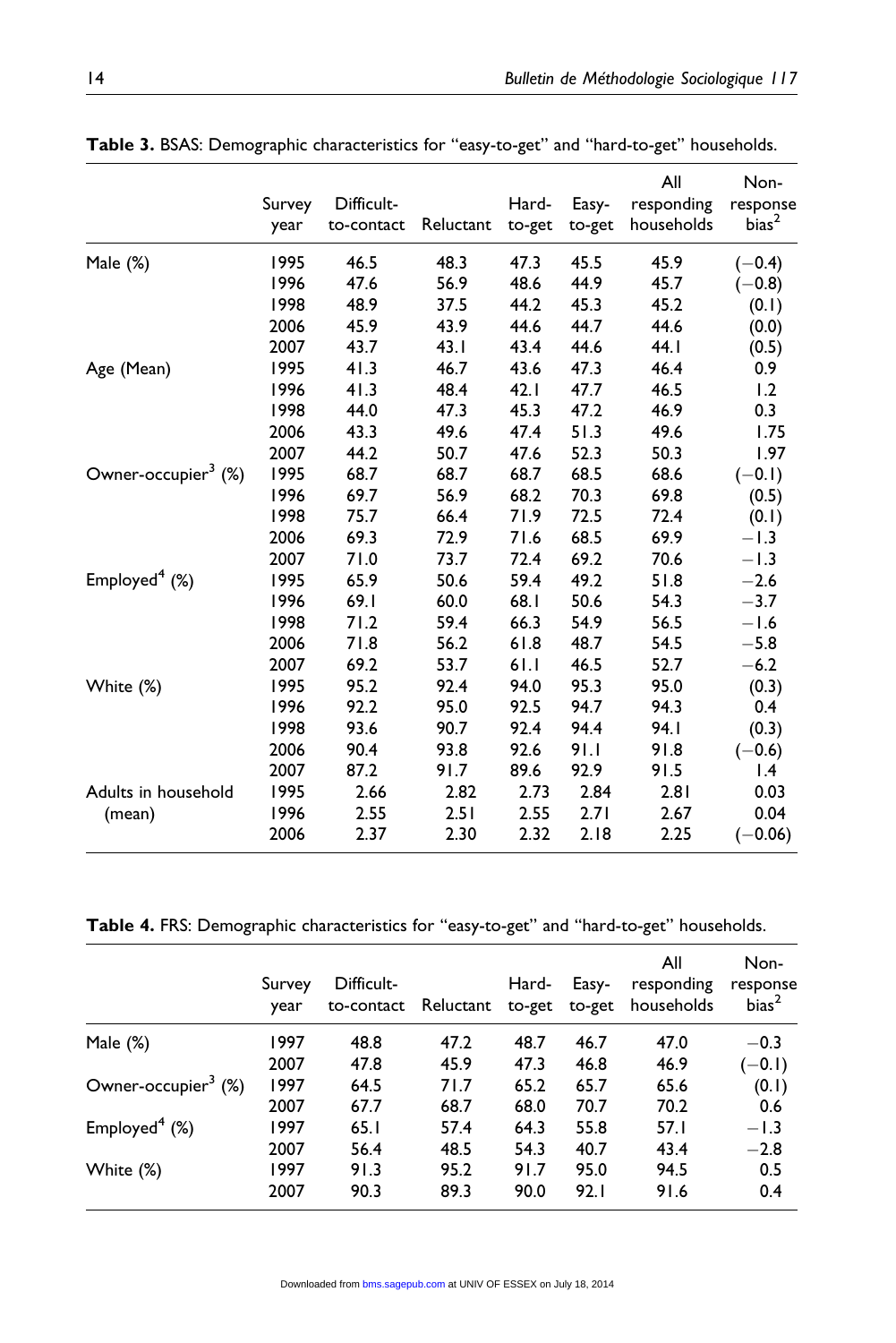|                                       | Survey<br>Year | Difficult-<br>to-contact | Reluctant to-get | Hard- | Easy-<br>to-get | All<br>responding<br>households | Non-<br>response<br>bias <sup>2</sup> |
|---------------------------------------|----------------|--------------------------|------------------|-------|-----------------|---------------------------------|---------------------------------------|
| Regular smokers <sup>7</sup> (%)      | 1996           | 28.8                     | 24.5             | 28.1  | 23.9            | 24.6                            | $-0.7$                                |
|                                       | 1997           | 29.7                     | 29.5             | 29.7  | 22.9            | 24. I                           | $-1.2$                                |
|                                       | 2006           | 18.6                     | 21.3             | 19.5  | 16.6            | 17.4                            | $-0.8$                                |
|                                       | 2007           | 19.8                     | 20.1             | 19.9  | 16.6            | 17.5                            | $-0.9$                                |
| Body mass index (mean)                | 1996           | 25.3                     | 25.9             | 25.4  | 26              | 25.6                            | 0.1                                   |
|                                       | 1997           | 25.8                     | 26.8             | 25.9  | 36.4            | 26.3                            | 0.1                                   |
|                                       | 2006           | 26.9                     | 27.1             | 27.0  | 27.3            | 27.2                            | 0.1                                   |
|                                       | 2007           | 26.7                     | 27.1             | 26.8  | 27.2            | 27.1                            | 0.1                                   |
| Systolic blood<br>pressure (mean)     | 1996           | 132.1                    | 138.1            | 133   | 136.6           | 136.1                           | 0.5                                   |
|                                       | 1997           | 131.1                    | 136.8            | 131.9 | 135.7           | 135.1                           | 0.6                                   |
|                                       | 2006           | 128.5                    | 130.0            | 129.0 | 132.0           | 131.2                           | 0.7                                   |
|                                       | 2007           | 128.0                    | 130.6            | 128.7 | 131.2           | 130.6                           | 0.6                                   |
| Longstanding illness <sup>8</sup> (%) | 1996           | 35.9                     | 41.9             | 37    | 43.9            | 42.8                            | $\mathsf{L}$                          |
|                                       | 1997           | 37.6                     | 40.8             | 38    | 45.9            | 44.4                            | 1.5                                   |
|                                       | 2006           | 35.8                     | 43.9             | 38.5  | 48.5            | 45.7                            | 2.8                                   |
|                                       | 2007           | 37.2                     | 48.2             | 40.5  | 47.6            | 45.7                            | $\overline{1.9}$                      |

Table 5. HSE estimates for ''easy-to-get'' and ''hard-to-get'' households.

Table 6. BSAS survey estimates for ''easy-to-get'' and ''hard-to-get'' households.

|                           |                |                          |           |                 |                 | All                      | Non-                          |
|---------------------------|----------------|--------------------------|-----------|-----------------|-----------------|--------------------------|-------------------------------|
|                           | Survey<br>Year | Difficult-<br>to-contact | Reluctant | Hard-<br>to-get | Easy-<br>to-get | responding<br>households | response<br>bias <sup>2</sup> |
| Libertarian-authoritarian | 1995           | 68.2                     | 69.7      | 68.8            | 68.4            | 68.5                     | $(-0.1)$                      |
| Scale (mean score)        | 1996           | 66.0                     | 70.9      | 66.5            | 68.1            | 67.8                     | 0.3                           |
|                           | 1998           | 68.1                     | 69.0      | 68.4            | 71.1            | 70.8                     | 0.3                           |
|                           | 2006           | 73.2                     | 74.9      | 74.4            | 75.2            | 74.8                     | 0.4                           |
|                           | 2007           | 74.6                     | 76.4      | 75.6            | 75.4            | 75.5                     | $(-0.1)$                      |
| Left-right scale          | 1995           | 34.3                     | 32.6      | 33.6            | 34.0            | 33.9                     | (0.1)                         |
| (mean score)              | 1996           | 34.3                     | 33.3      | 34.2            | 35.0            | 34.8                     | (0.2)                         |
|                           | 1998           | 37.4                     | 40.2      | 38.3            | 37.1            | 37.2                     | $(-0.1)$                      |
|                           | 2006           | 53.4                     | 52.8      | 53.0            | 52.5            | 52.7                     | $(-0.2)$                      |
|                           | 2007           | 54.3                     | 52.0      | 53.0            | 52.0            | 52.5                     | $-0.4$                        |
| Welfarist scale           | 1995           | 47.4                     | 50.6      | 48.7            | 47.8            | 47.9                     | $(-0.1)$                      |
| (mean score)              | 1996           | 48.2                     | 48.5      | 48.3            | 48.I            | 48.2                     | $(-0.1)$                      |
|                           | 1998           | 50.2                     | 53.6      | 51.3            | 52.3            | 52.2                     | (0.1)                         |
|                           | 2006           | 59.2                     | 59.6      | 59.5            | 60.5            | 60.1                     | 0.5                           |
|                           | 2007           | 61.9                     | 62.4      | 62.2            | 61.0            | 61.5                     | $-0.5$                        |

show that persons in ''hard-to-get'' households are more likely to be regular smokers, are less likely to have a long-standing illness, and are likely to have lower body mass index and lower blood pressure.<sup>5</sup>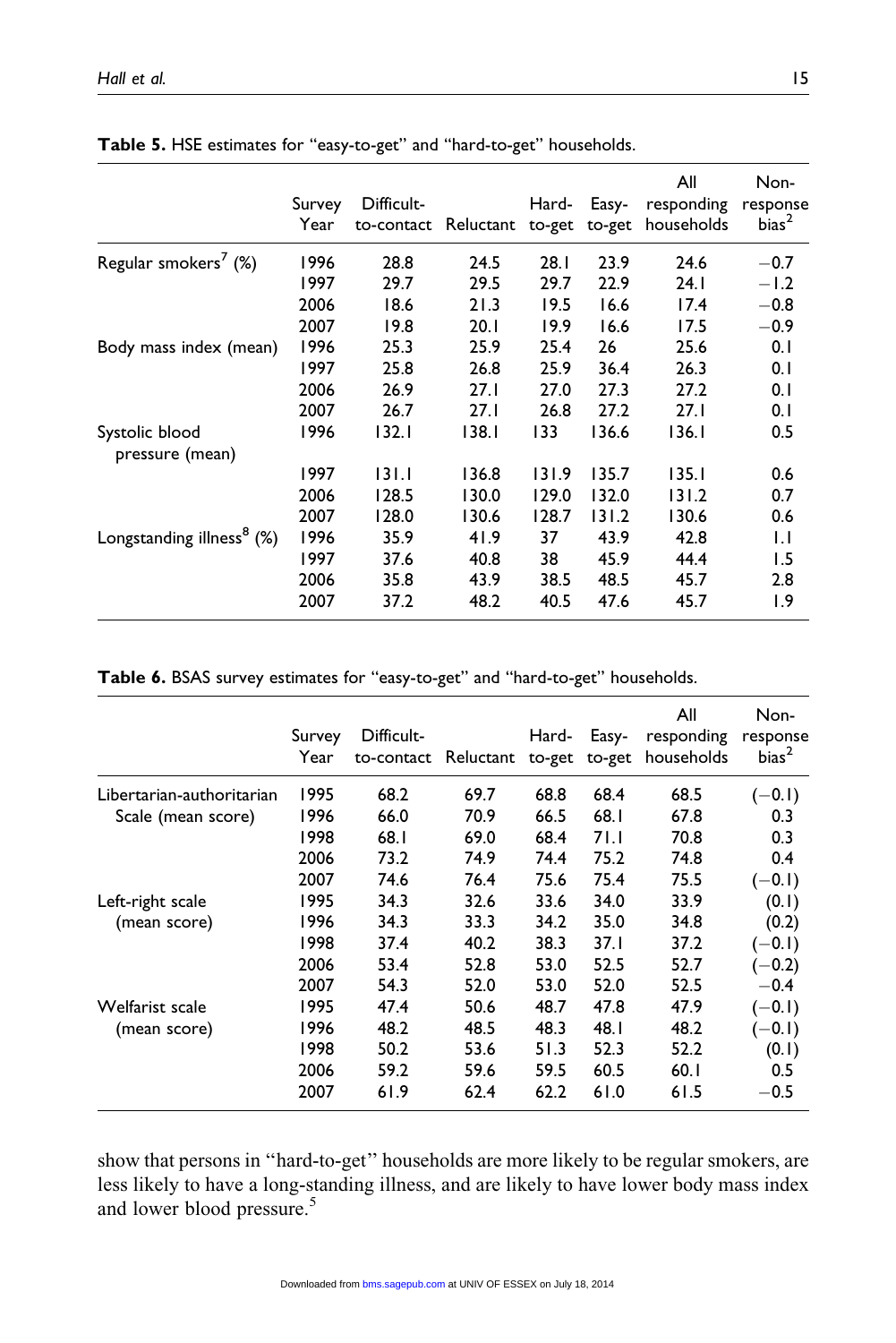|                                                             | Survey<br>year               | Difficult-<br>to-<br>contact   | Reluctant                      | Hard-<br>to-get                | Easy-<br>to-get                | All<br>responding<br>households | Non-<br>response<br>bias <sup>2</sup>  |
|-------------------------------------------------------------|------------------------------|--------------------------------|--------------------------------|--------------------------------|--------------------------------|---------------------------------|----------------------------------------|
| Proportion of household<br>income from<br>employment        | 1997<br>2007                 | 59.0<br>62.1                   | 42.6<br>56.1                   | 57.5<br>60.5                   | 42.6<br>46.9                   | 44.9<br>49.7                    | $-2.3$<br>$-2.8$                       |
| Proportion of household<br>income from<br>state benefits    | 1997<br>2007                 | 24.3<br>18.0                   | 36.9<br>22.9                   | 25.5<br>19.3                   | 36.3<br>29.4                   | 34.6<br>27.3                    | 1.7<br>2.0                             |
| Housing costs<br>$(f$ per week)<br>Hours worked<br>per week | 1997<br>2007<br>1997<br>2007 | 51.20<br>84.56<br>40.2<br>39.1 | 36.58<br>78.52<br>39.6<br>38.4 | 49.75<br>82.94<br>40.2<br>38.9 | 42.37<br>67.27<br>39.2<br>37.7 | 43.54<br>70.45<br>39.3<br>38.0  | $-1.17$<br>$-3.17$<br>$-0.1$<br>$-0.3$ |

Table 7. FRS estimates for "easy-to-get" and "hard-to-get" households.

For the BSAS, we see only small differences in attitude scores between persons in "easyto-get'' households and those in ''hard-to-get'' households. Although there is now a significant difference for some measures (most were not significant in Lynn and Clarke), the differences are small in substantive terms.

For the FRS, persons in ''hard-to-get'' households work more hours per week, on average, than those in ''easy-to-get'' households. They also belong to households that obtain a larger proportion of their household income from employment and a smaller proportion from state benefits. ''Hard-to-get'' households also have higher housing costs than "easy-to-get" households, on average.<sup>6</sup>

Overall, our findings are consistent with Lynn and Clarke (2002). The differences in demographic characteristics between respondents in ''hard-to-get'' households and those in ''easy-to-get'' households have changed little over the decade. ''Hard-to-get'' respondents remain more likely to be younger, employed, and non-white. The differences in survey variables for the HSE between the ''hard-to-get'' and ''easy-to-get'' households also remain.

However, both the ''reluctant'' and ''difficult-to-contact'' groups now make up a larger proportion of responding households than they did 10 years ago. While some of this increase may be due to a genuine increase in the proportion of the population who are reluctant to take part in surveys, some could be ascribed to changes in survey design, notably changes in fieldwork priorities and an increased use of extended efforts such as refusal conversion attempts. Lynn and Clarke (2002) state that: ''A clear message is that extended field efforts appear justified in terms of bias reduction''. This conclusion is substantiated by the results presented here. Indeed, it appears that greater field efforts were required in 2006-07 to make similar bias reductions, compared to 1996-98.

# Refining the Measure of ''Difficult-to-contact''

We noted earlier a shortcoming of the measure of difficulty of contact used in Lynn and Clarke (2002). In this section, we compare results using that measure with results based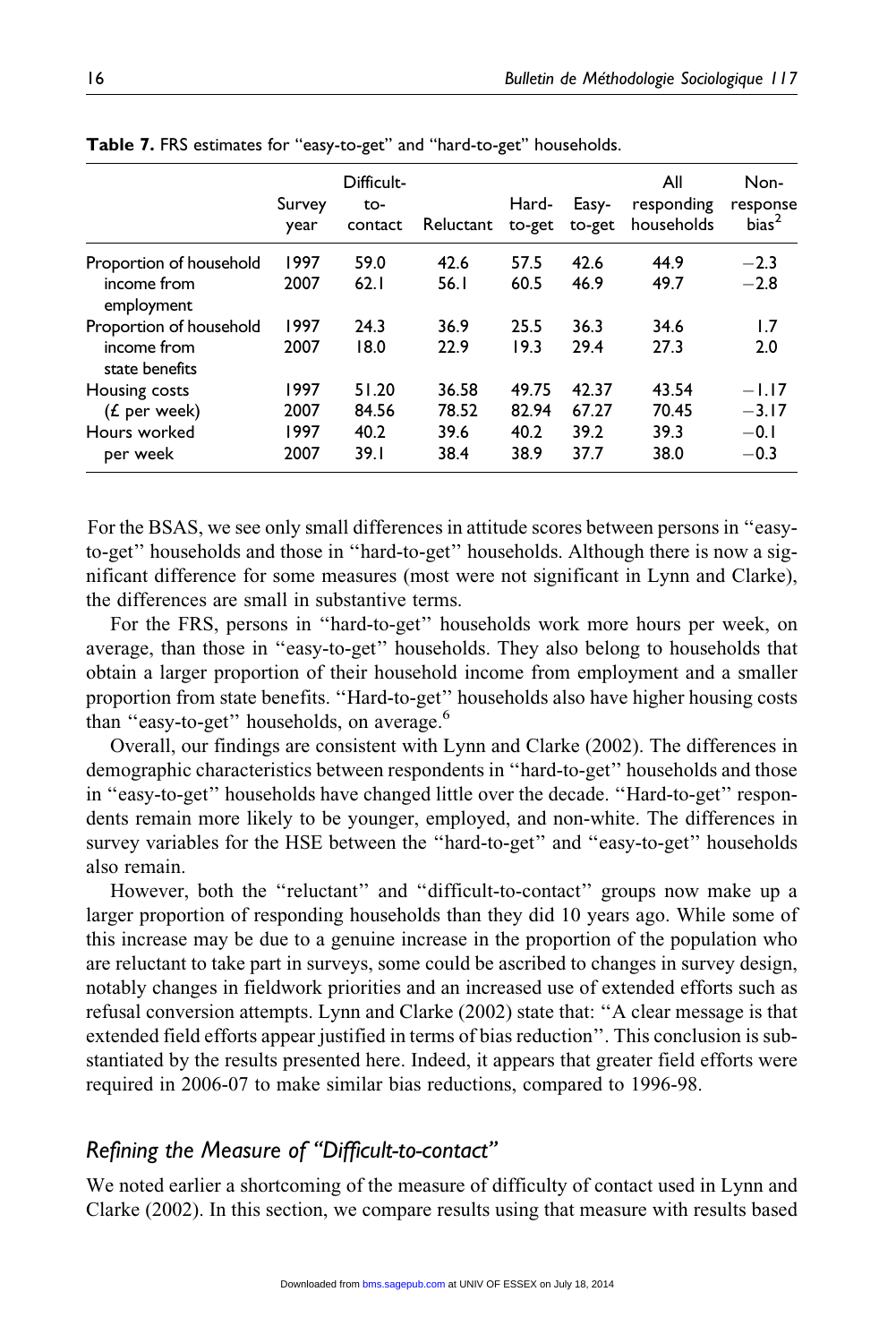|                                       | Survey<br>Year | Difficult-<br>to-contact | Reluctant | Easy-<br>to-get | All<br>responding<br>households | Non-<br>response<br>bias <sup>2</sup> |
|---------------------------------------|----------------|--------------------------|-----------|-----------------|---------------------------------|---------------------------------------|
| Regular smokers <sup>7</sup> $(\%)$   | 2006           | 18.3                     | 21.3      | 16.9            | 17.4                            | $-0.5$                                |
|                                       | 2007           | 20.6                     | 20.1      | 17.1            | 17.5                            | $-0.4$                                |
| Body mass index (mean)                | 2006           | 27.1                     | 27.1      | 27.2            | 27.2                            | (0.0)                                 |
|                                       | 2007           | 26.8                     | 27.1      | 27.1            | 27.1                            | (0.0)                                 |
| Systolic blood pressure               | 2006           | 129.2                    | 130.0     | 131.5           | 131.2                           | 0.2                                   |
| (mean)                                | 2007           | 131.1                    | 130.6     | 130.6           | 130.6                           | (0.0)                                 |
| Longstanding illness <sup>8</sup> (%) | 2006           | 39.2                     | 43.9      | 46.3            | 45.7                            | 0.6                                   |
|                                       | 2007           | 42.1                     | 48.2      | 45.6            | 45.6                            | $(-0.1)$                              |

Table 8. HSE survey estimates for ''easy-to-get'' and ''hard-to-get'' households using the preferred measure of ''difficult-to-contact''.

upon our preferred measure. We replicate the analysis of Tables 2, 3 and 4 using our preferred measure. With this measure, we find that differences between ''difficult-to-contact'' and ''easy-to-get'' households are very similar to those based on Lynn and Clarke's measure, with the one exception of gender, for which differences are more pronounced with the new measure (results not shown, for reasons of space). Regarding gender, we find that the ''difficult-to-contact'' are more likely to be male (all comparisons other than BSAS 2007) and that all of these differences are greater than those observed with the Lynn and Clarke measure. The percentage point differences are  $+3.4, +6.5$ ,  $+6.9$  and  $+1.7$  for HSE 2006, HSE 2007, BSAS 2006 and FRS 2007 respectively, compared to  $+0.2$ ,  $-0.4$ ,  $+1.2$  and  $+1.0$  respectively using Lynn and Clarke's measure.

With the new measure, the estimates of marginal bias are smaller in magnitude for most variables for all three surveys, but remain significant. There are just three variables for which the marginal bias is no longer significant (age for both years of BSA and ethnic group for FRS), though there is also one for which the bias becomes significant (ethnic group for BSAS 2006).

Tables 8, 9 and 10 present the survey-specific estimates using the new definition of ''difficult-to-contact'' for HSE, BSAS and FRS respectively. For these key measures, the marginal bias estimates are now smaller compared to when we used Lynn and Clarke's definition of ''difficult-to-contact'' (Tables 5, 6 and 7). While these smaller differences remain significant for the HSE 2006, all – bar regular smoking – become non-significant in the HSE 2007. The ''hard-to-get'' remain more likely to be regular smokers than the ''easy-to-get''. This was true for both ''reluctant'' households and ''difficult-to-get'' households.

Using the original measure of ''difficult-to-contact'', little variation was observed between ''easy-to-get'' and ''hard-to-get'' households for the BSAS. With the preferred measure, some additional attitudinal variables consistent from a time series perspective were added. The additional variables were selected on the basis of length of time series, frequency of use by analysts and availability.

Bias estimates are smaller in magnitude with the preferred measure of ''difficult-tocontact'', with the exception of the libertarian-authoritarian scale in 2007 (this bias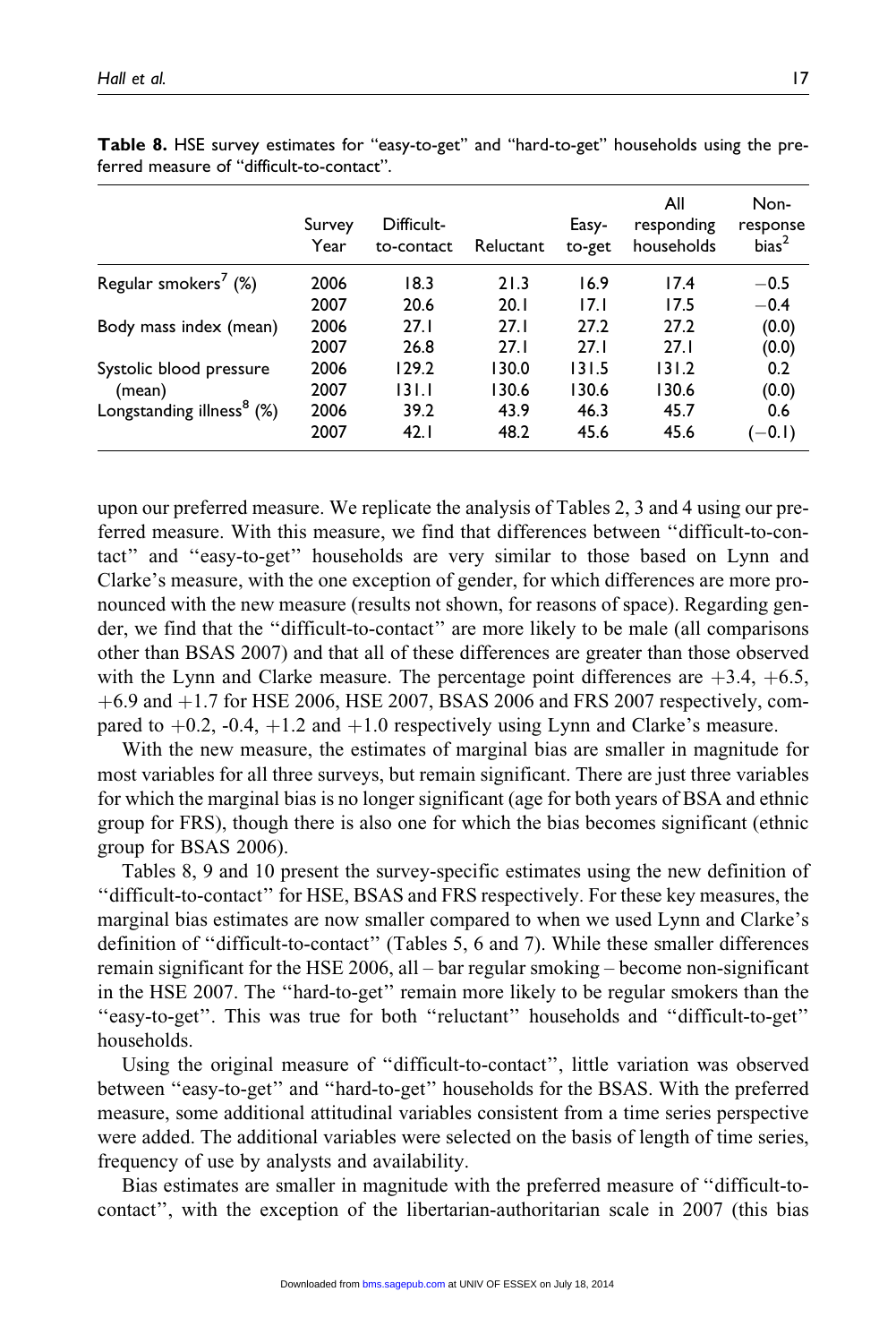|                                      | Survey<br>Year | Difficult-<br>to-contact | Reluctant to-get | Easy- | All<br>responding<br>households | Non-<br>response<br>bias <sup>2</sup> |
|--------------------------------------|----------------|--------------------------|------------------|-------|---------------------------------|---------------------------------------|
| Sex before marriage wrong (%)        | 2006           | 10.7                     | 10.2             | 14.5  | 13.1                            | (1.4)                                 |
|                                      | 2007           | 12.5                     | 10.7             | 11.8  | 11.6                            | (0.2)                                 |
| Sex between same sex                 | 2006           | 29.6                     | 31.0             | 36.5  | 34.6                            | (1.9)                                 |
| adults wrong (%)                     | 2007           | 25.5                     | 41.0             | 37.7  | 37.8                            | $(-0.1)$                              |
| Conservative (%)                     | 2006           | 25.7                     | 24.4             | 26.3  | 25.8                            | (0.6)                                 |
|                                      | 2007           | 23.9                     | 27.6             | 25.6  | 25.9                            | $(-0.4)$                              |
| Labour (%)                           | 2006           | 32.6                     | 34.3             | 32.4  | 32.9                            | $(-0.6)$                              |
|                                      | 2007           | 37.8                     | 35.6             | 33.9  | 34.5                            | $(-0.6)$                              |
| Liberal Democrats (%)                | 2006           | 9.7                      | 11.5             | 11.8  | 11.7                            | (0.2)                                 |
|                                      | 2007           | 9.5                      | 8.1              | 9.6   | 9.3                             | (0.3)                                 |
| Other political party (%)            | 2006           | 8.0                      | 6.9              | 6.5   | 6.7                             | $(-0.2)$                              |
|                                      | 2007           | 5.4                      | 6.1              | 6.6   | 6.4                             | (0.2)                                 |
| No political affiliation (%)         | 2006           | 15.4                     | 14.8             | 15.5  | 15.3                            | (0.2)                                 |
|                                      | 2007           | 15.3                     | 15.6             | 16.4  | 16.2                            | (0.2)                                 |
| Religion - Christian (%)             | 2006           | 46.3                     | 51.7             | 49.1  | 49.7                            | $(-0.6)$                              |
|                                      | 2007           | 49.1                     | 52.8             | 50.5  | 51.0                            | $(-0.4)$                              |
| Religion - Non-Christian (%)         | 2006           | 5.1                      | 3.0              | 5.1   | 4.5                             | 0.6                                   |
|                                      | 2007           | 3.2                      | 4.2              | 4.7   | 4.5                             | (0.2)                                 |
| No Religion (%)                      | 2006           | 47.4                     | 45.0             | 45.1  | 45.2                            | $(-0.1)$                              |
|                                      | 2007           | 46.8                     | 42.8             | 44.2  | 44.0                            | (0.2)                                 |
| Racially Prejudiced <sup>9</sup> (%) | 2006           | 28.6                     | 31.2             | 31.8  | 31.5                            | (0.3)                                 |
|                                      | 2007           | 33.6                     | 32.2             | 31.9  | 32.1                            | $(-0.2)$                              |
| Unemployment benefits                | 2006           | 51.1                     | 57.6             | 56.5  | 56.6                            | $(-0.1)$                              |
| too high (%)                         | 2007           | 59.4                     | 58.1             | 55.2  | 56.1                            | $(-0.9)$                              |
| Libertarian-authoritarian            | 2006           | 70.9                     | 74.9             | 75.0  | 74.8                            | (0.2)                                 |
| scale (mean score)                   | 2007           | 74.5                     | 76.4             | 75.3  | 75.5                            | $(-0.2)$                              |
| Left-right scale                     | 2006           | 53.4                     | 52.8             | 52.7  | 52.7                            | $(-0.1)$                              |
| (mean score)                         | 2007           | 54.0                     | 52.0             | 52.5  | 52.5                            | (0.0)                                 |
| Welfarist scale                      | 2006           | 58.1                     | 59.6             | 60.4  | 60.1                            | (0.3)                                 |
| (mean score)                         | 2007           | 62.0                     | 62.4             | 61.2  | 61.5                            | $-0.3$                                |

Table 9. BSAS survey estimates for ''easy-to-get'' and ''hard-to-get'' households using the preferred measure of ''difficult-to-contact''.

Table 10. FRS: survey estimates for "easy-to-get" and "hard-to-get" households using the preferred measure of ''difficult-to-contact''.

|                                                        | Survey<br>year | Difficult-<br>to-<br>contact | Reluctant    | Hard- Easy-<br>to-<br>get | to-<br>get   | All<br>responding response<br>households | Non-<br>bias <sup>2</sup> |
|--------------------------------------------------------|----------------|------------------------------|--------------|---------------------------|--------------|------------------------------------------|---------------------------|
| Proportion of household<br>income from employment      | 2007           | 61.2                         | 56.I         | 58.5                      | 48.6         | 49.6                                     | $-1.0$                    |
| Proportion of household<br>income from state benefits  | 2007           | 19.7                         | 22.9         | 21.4                      | 28.0         | 27.3                                     | 0.7                       |
| Housing costs ( $E$ per week)<br>Hours worked per week | 2007<br>2007   | 79.4<br>40.1                 | 78.5<br>38.4 | 78.9<br>39.3              | 69.5<br>37.9 | 70.4<br>38.0                             | $-1.0$<br>$-0.2$          |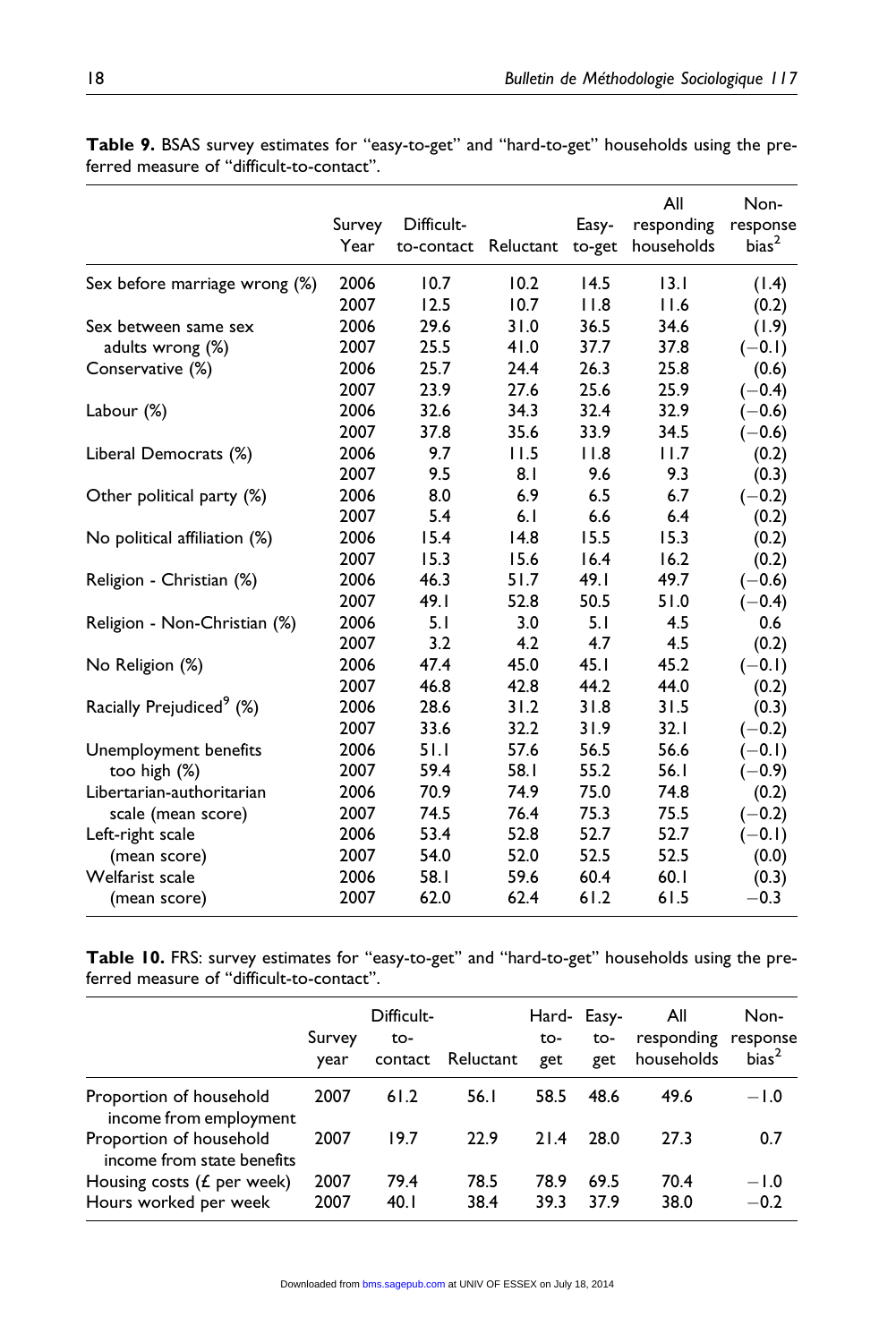estimate has also become significant at the 10 percent level whereas before it was not significant). The two biases, which were significant at the 10 percent level previously, have now become non-significant, while the bias associated with the welfarist scale in 2006 is now only significant at the 10 percent level. The only remaining bias at the 5 percent level is that associated with the welfarist scale in 2007.

With respect to the additional attitude variables, there seems to be little overall or reluctant non-response bias when considering self reported no religion, party identification, racial prejudice or attitudes to unemployment benefits. In 2006, ''easy-to-get'' respondents were significantly more likely to agree that sex before marriage was wrong (although this was only significant at the 10 percent level), and were more likely to belong to non-Christian religions.

For the FRS, while the magnitude of the marginal bias is reduced for all four of the survey variables examined, they all still remain significant with the preferred definition of ''difficult-to-contact''.

These results give mixed evidence for the need for extended efforts. Only a few variables (being a regular smoker, systolic blood pressure, having a longstanding illness, being of non-Christian denomination and the attitudinal question towards sex before marriage) have significant overall bias remaining in the 2006 surveys. However, the bias in most of the survey specific variables disappears in the HSE and BSAS 2007. Nonetheless, the bias remains in all variables examined in the FRS 2007.

To illustrate the importance of making several visits to attempt to make contact with a household, Figure 2 plots the percentage employed by when first contact was made at an address. If analysis were limited to households where contact was made at the first or second visit, we would obtain an estimate of the percent employed of 49.5 percent. Using all households where contact was made before or on the seventh visit, the estimate is 53.9 percent. Only once eight call attempts have been made does the estimate of the percent employed stabilise at around 54.2 percent. It therefore appears that efforts after the eighth visit (to make first contact) will not reduce the bias much, but calls before and including the eighth may be justified in terms of bias reduction.

With our preferred measure of ''difficult-to-contact'' (based on the number of calls to first contact), we largely find that the conclusions drawn by Lynn and Clarke (2002) remain for the demographic variables (albeit with smaller estimates of bias reduction due to extended efforts). That is, extended field efforts both in the form of converting refusals and making numerous (perhaps as high as or higher than 8) calls to achieve contact are needed to reduce the risk of bias. However, the evidence for survey-specific variables becomes more mixed. In 2007, using contact after six calls as the definition of ''difficult-to-contact'', limited bias reduction is achieved for most of the survey variables by making additional call attempts. This suggests that calls after the sixth call to make first contact with a household may have little impact on the risk of bias in survey measures.

## Impacts on Weighted Estimates

In this section we compare the ''easy-to-get'' households with all responding households in terms of weighted estimates. The ''easy-to-get'' households (using the adjusted definition as set out in the previous section) have been weighted as if they were the final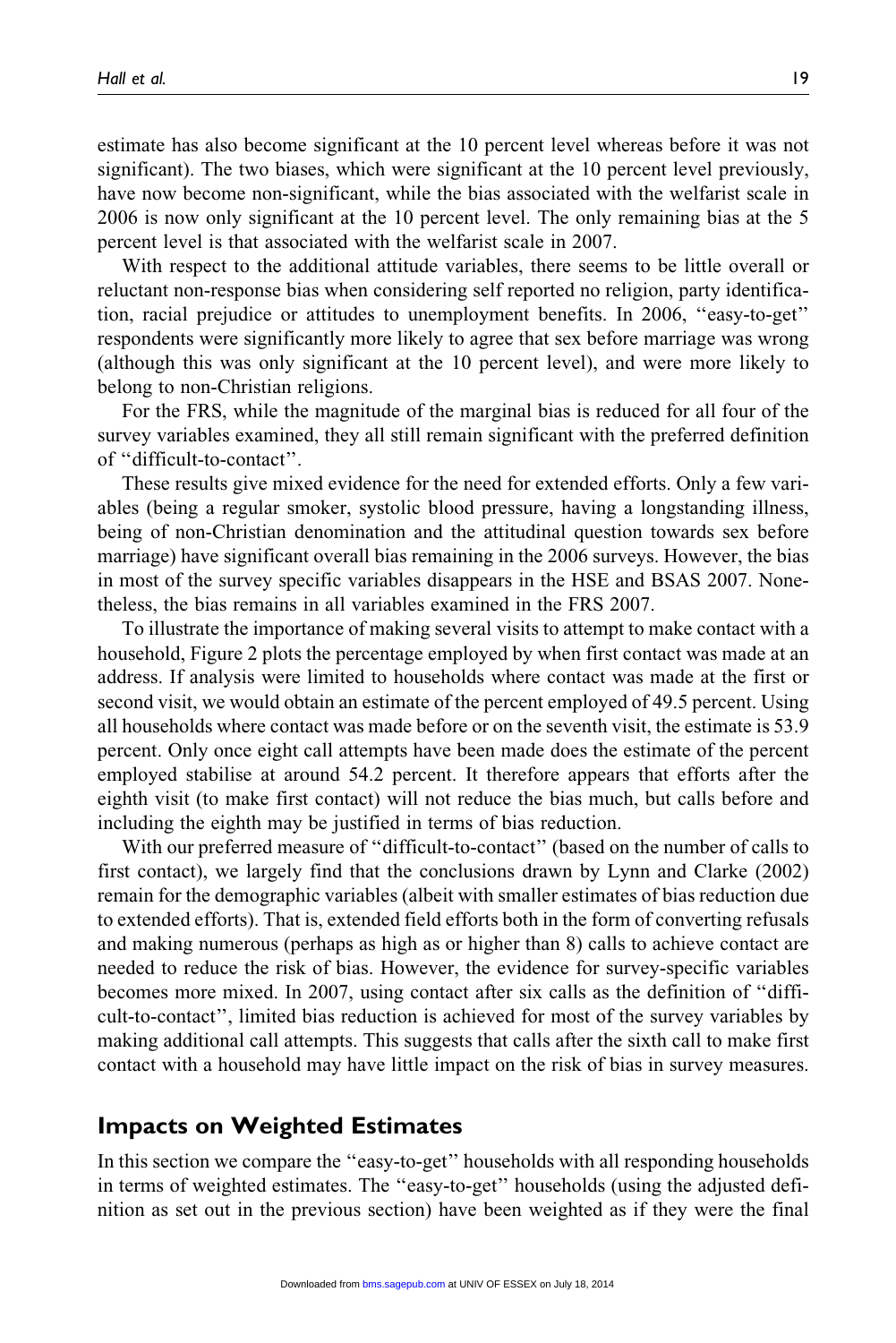

Figure 2. Estimates of percent employed by when first contact was made at an address.

|                                 | Survey<br>Year | Easy-to-get | All responding<br>households | Non-response<br>bias <sup>2</sup> | Non-response<br>bias <sup>2</sup> unweighted |
|---------------------------------|----------------|-------------|------------------------------|-----------------------------------|----------------------------------------------|
| Male $(\%)$                     | 2006           | 48.2        | 48.4                         | $(-0.2)$                          | (0.0)                                        |
|                                 | 2007           | 48.5        | 48.8                         | $(-0.3)$                          | (0.0)                                        |
| Age (Mean)                      | 2006           | 46.5        | 46.4                         | (0.1)                             | 0.6                                          |
|                                 | 2007           | 46.4        | 46.4                         | (0.0)                             | 0.4                                          |
| Owner-occupier <sup>3</sup> (%) | 2006           | 73.6        | 73.I                         | $0.4*$                            | 0.7                                          |
|                                 | 2007           | 72.0        | 71.4                         | (0.6)                             | (0.5)                                        |
| Employed $4$ (%)                | 2006           | 56.5        | 56.9                         | $-0.4$                            | $-1.3$                                       |
|                                 | 2007           | 56.4        | 56.8                         | $(-0.3)$                          | $-0.8$                                       |
| White (%)                       | 2006           | 89.3        | 89.3                         | (0.0)                             | (0.3)                                        |
|                                 | 2007           | 88.6        | 88.2                         | (0.4)                             | 0.4                                          |

Table 11. HSE: Demographic characteristics for ''easy-to-get'' and all responding households using the updated definition of ''difficult-to-contact'', using weighted data.

respondent pool, using the same weighting procedure as used for all respondents in each survey, and as described earlier.

Tables 11 and 12 present weighted estimates for demographic variables and estimates of the marginal residual non-response bias, that is the difference between the two weighted estimates. Presented alongside are the estimates of marginal non-response bias using unweighted data. Due to space restrictions, results are presented only for HSE and FRS, though the results for all three surveys are summarised in the text. In both the HSE and the BSAS, the estimates of marginal non-response bias after weighting are generally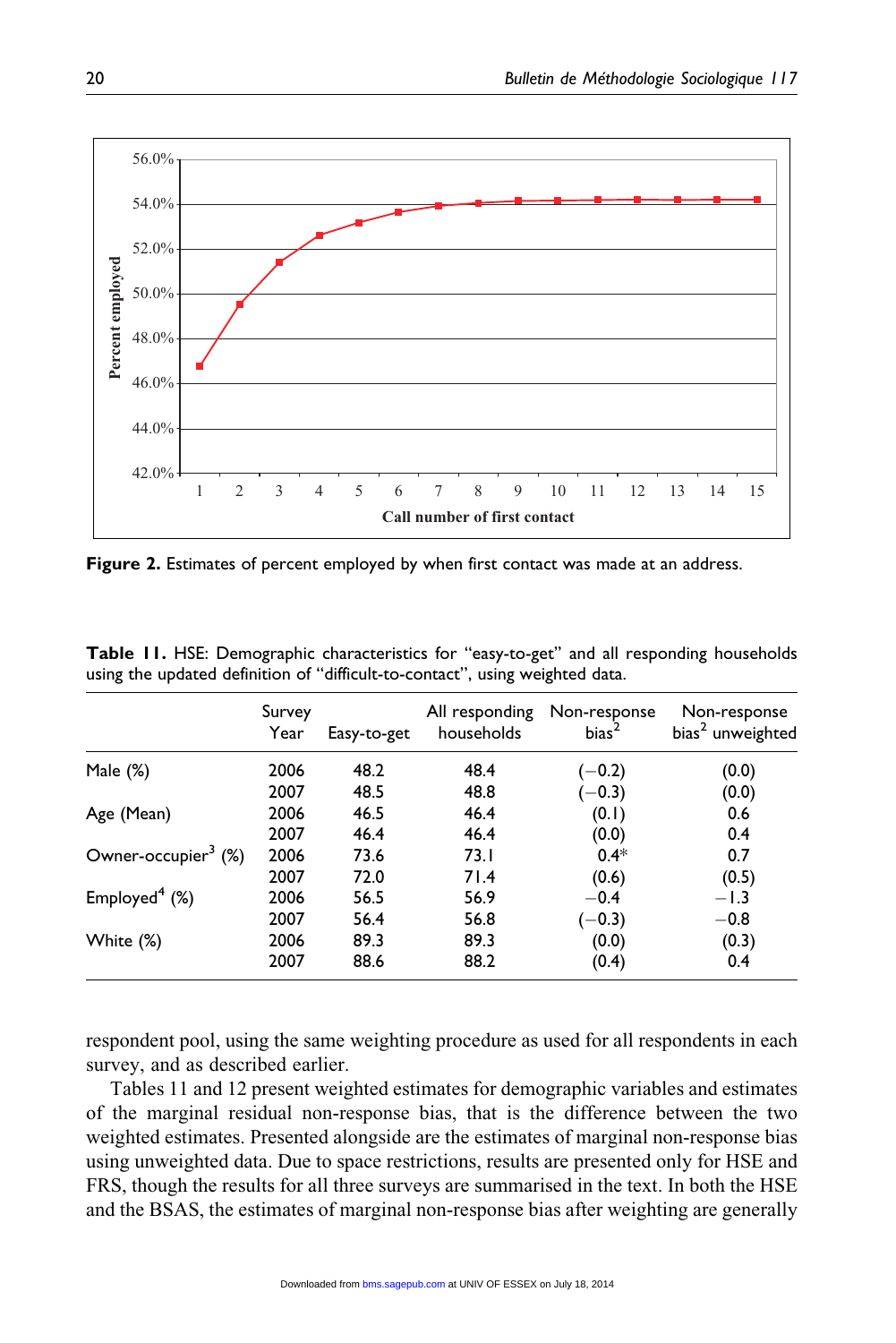|                                 | Survey<br>Year | Easy-to-get | households | All responding Non-response<br>bias <sup>2</sup> | Non-response<br>bias <sup>2</sup> unweighted |
|---------------------------------|----------------|-------------|------------|--------------------------------------------------|----------------------------------------------|
| Male $(\%)$                     | 2007           | 48.6        | 48.6       | $(-0.1)$                                         | (0.0)                                        |
| Owner-occupier <sup>3</sup> (%) | 2007           | 72.2        | 71.2       | (0.9)                                            | (0.3)                                        |
| Employed $4$ (%)                | 2007           | 46.4        | 46.7       | $(-0.3)$                                         | $-1.1$                                       |
| White (%)                       | 2007           | 90.5        | 90.I       | (0.4)                                            | (0.2)                                        |

Table 12. FRS: Demographic characteristics for ''easy-to-get'' and all responding households using the updated definition of ''difficult-to-contact'', using weighted data.

Table 13. HSE survey estimates for ''easy-to-get'' and all responding households, weighted and unweighted.

|                                       | Survey<br>Year | Easy-<br>to-get <sup>10</sup> | All responding<br>households | Non-response | Non-response<br>bias weighted <sup>2</sup> bias unweighted <sup>2</sup> |
|---------------------------------------|----------------|-------------------------------|------------------------------|--------------|-------------------------------------------------------------------------|
| Regular smokers <sup>7</sup> (%)      | 2006           | 17.4                          | 17.8                         | $(-0.3)$     | $-0.5$                                                                  |
|                                       | 2007           | 17.6                          | 17.9                         | $(-0.3)$     | $-0.4$                                                                  |
| Body mass index (mean)                | 2006           | 27.0                          | 27.0                         | (0.0)        | (0.0)                                                                   |
|                                       | 2007           | 27.0                          | 27.0                         | (0.0)        | (0.0)                                                                   |
| Systolic blood pressure               | 2006           | 130.5                         | 130.4                        | (0.0)        | 0.2                                                                     |
| (mean)                                | 2007           | 129.9                         | 130.0                        | (0.0)        | (0.0)                                                                   |
| Longstanding illness <sup>8</sup> (%) | 2006           | 42.5                          | 42.6                         | $(-0.1)$     | 0.6                                                                     |
|                                       | 2007           | 42.6                          | 43.0                         | $(-0.4)$     | $(-0.1)$                                                                |

smaller in magnitude than the estimates of marginal non-response bias from the unweighted data (the exceptions are percentage of males in the HSE in both 2006 and 2007, and the percentage of owner occupiers in the HSE 2007 and the BSAS 2006). For the FRS, the bias associated with three of the four demographic variables has increased in magnitude, but none of these differences are now significant.

The findings for demographic variables are broadly replicated for the key survey variables for both HSE and FRS, but not for BSAS. The HSE estimates of marginal nonresponse bias after weighting are all smaller in magnitude than the unweighted estimates except for longstanding illness in 2007 (Table 13). After weighting, none of the estimates of marginal non-response bias remain significant. This is also true for the FRS: all of the biases in survey estimates are smaller in magnitude and no longer significant using the weighted data (Table 14). On the other hand, the non-response bias remaining for the BSAS weighted survey estimates are often larger in magnitude than the nonresponse bias found when using unweighted data (results not shown due to space restrictions). This is true for 13 of the 15 survey estimates in the BSAS 2007, and for three of the weighted survey estimates in the BSAS 2006 (although most are still not significant).

These results slightly weaken the case for investing in extended interviewer efforts. The findings suggest that appropriate weighting can remove much of the marginal non-response bias that would otherwise be removed by extended field efforts. However, the extent differs between variables. Broadly speaking, we find that weighting corrects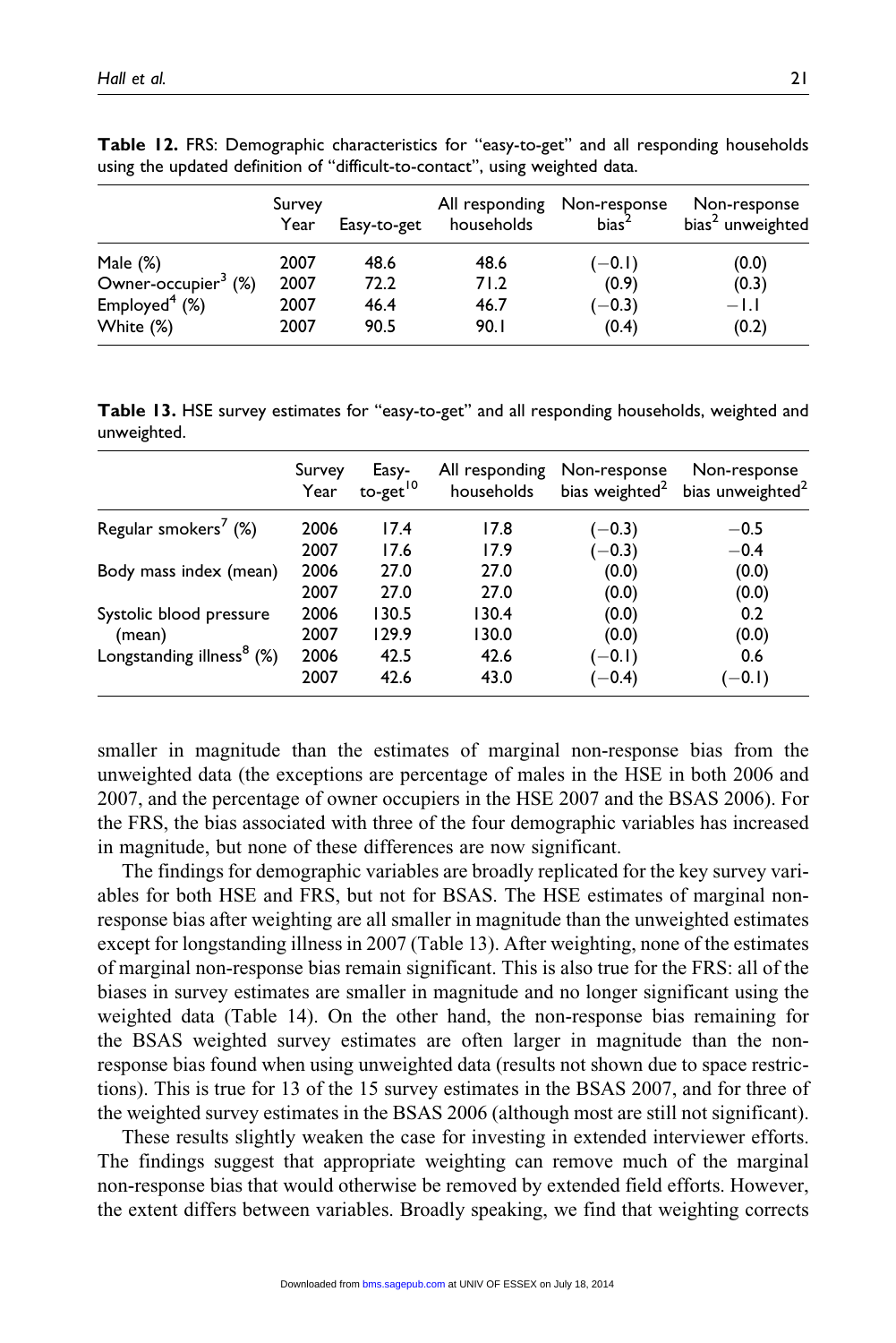|                                                        | year         | get <sup>10</sup> | All<br>Survey Easy-to- responding<br>households | Non-response Non-response<br>bias<br>weighted <sup>2</sup> | bias <sup>2</sup><br>unweighted |
|--------------------------------------------------------|--------------|-------------------|-------------------------------------------------|------------------------------------------------------------|---------------------------------|
| Proportion of household income 2007<br>from employment |              | 52.9              | 53.2                                            | $(-0.2)$                                                   | $-1.0$                          |
| Proportion of household income<br>from state benefits  | 2007         | 24.4              | 24.3                                            | (0.1)                                                      | 0.7                             |
| Housing costs $(f$ per week)<br>Hours worked per week  | 2007<br>2007 | 77.2<br>38.3      | 76.8<br>38.4                                    | (0.4)<br>$(-0.1)$                                          | $-1.0$<br>$-0.2$                |

Table 14. FRS: survey estimates for ''easy-to-get'' and ''hard-to-get'' households, weighted and unweighted.

for the marginal non-response in the case of health variables (with the exception of smoking behaviour), income and expenditure variables and demographic variables (with the exception of housing tenure), but not for attitudinal variables.

# Conclusion

A number of important conclusions can be drawn from the analyses presented in this paper. There has been a substantial increase over the past decade in the proportion of households in Britain who are difficult to contact. This suggests that survey organisations must make more effort to achieve the same contact rates as a decade earlier. The cost of making contact is therefore increasing. Constant levels of effort will result in increasing non-contact rates. Changes in the relative amount (or effectiveness) of extended effort to make contact between surveys are also apparent. In 2006, for the first time, the HSE exceeded the BSAS with regards to the proportion of difficult to contact respondents. This finding reminds us that while difficulty of contact can be conceptualised as a population characteristic, survey-based indicators of difficulty of contact may be sensitive to survey-specific protocols and field procedures.

The proportion of reluctant households, that is those who initially refuse but take part after being reissued to another interviewer for refusal conversion, has more than tripled over a ten-year period for all three surveys. This finding may reflect a combination of increased reluctance in the population and increased propensity to attempt to convert initial refusals into respondents.

A decade after Lynn and Clarke (2002), demographic differences between ''easy-tocontact'' and ''difficult-to-contact'' households have changed little. Persons in ''difficult-to-contact'' households remain younger and much more likely to be employed than others, though we no longer find evidence of a difference in household size (Lynn and Clarke found that difficult-to-contact households were smaller, on average). Moreover, the proportion of employed respondents who live in hard-to-contact households has increased over time. Gender, home ownership and ethnicity still have only a weak association with ease of contact.

The demographic characteristics of reluctant respondents appear to have changed somewhat, however. Lynn and Clarke found mixed results regarding gender, with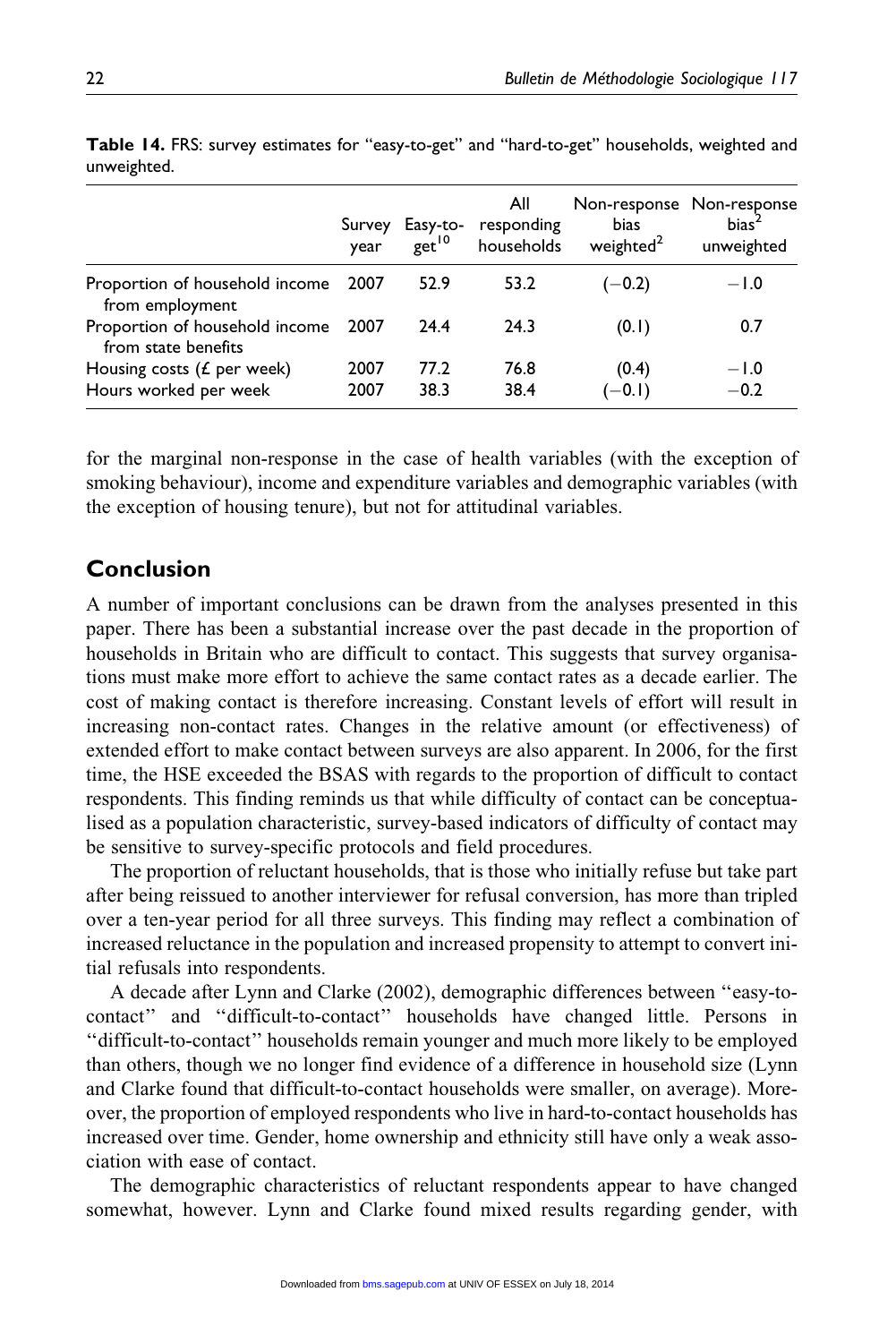women more likely to be amongst the reluctant respondents for HSE, less likely for BSAS, and no gender difference for FRS. Now we find consistently across all three surveys that women are more likely to be reluctant respondents. We also find consistently that reluctant respondents are younger on average than other respondents, whereas Lynn and Clarke found no differences in mean age. Differences in terms of employment status also appear to have become more pronounced. Lynn and Clarke found no difference for HSE, a slightly greater tendency for reluctant respondents to be employed for FRS and only for BSAS a substantially greater tendency. Now we find a consistent and substantial tendency across all three surveys for reluctant respondents to be more likely to be employed. For both HSE and BSAS, reluctant respondents were previously more likely to be non-white, whereas this difference was no longer apparent in our study.

When looking at attitudinal measures, there are only small differences between ''difficult-to-contact'', ''reluctant'', and ''easy-to-get'' households, a finding consistent with Lynn and Clarke (2002). The health indicators and financial measures also largely replicate Lynn and Clarke's findings. Members of ''hard-to-get'' households are more likely to have positive health indicators such as lower blood pressure, but are more likely to drink and smoke. And they have higher housing costs, receive a much larger proportion of their household income from employment and a much lower proportion from state benefits. These health and financial characteristics tend to be associated with younger respondents who are also more likely to be ''hard-to-get''.

The overall picture, then, is that the role played by extended field efforts in reducing non-response bias appears to be at least as important as it was a decade earlier. Specifically, persons in ''difficult-to-contact'' households differ in characteristics from those who are "easy-to-get" just as much as they did a decade earlier, and are more prevalent, while "reluctant" respondents differ more clearly and consistently than they did before, and are considerably more prevalent.

We also investigated the sensitivity of the findings to the use of an improved measure of ''difficult-to-contact''. Estimates of the effect of extended field efforts in reducing residual non-response bias using the new measure were similar for demographic estimates but fewer significant effects were apparent for the survey-specific estimates. Figure 2 demonstrates the reduction in bias in the percent employed as more visits are made to achieve first contact, and illustrates that a failure to pursue extended contact efforts is likely to bias any sample in terms of demographic characteristics. However, the hypothesis that extended efforts (that is, visits made after the fifth visit to obtain first contact with a household) reduce bias in key survey-specific estimates is weakened when we use this improved measure of ''difficult-to-contact''.

A further extension in this paper was to assess the impact of extended efforts on estimates in the context of non-response adjustment weighting. The results suggest that the case for investing in extended interviewer efforts may be slightly weaker in situations where non-response weighting is a possibility. Appropriate weighting may remove much of the marginal non-response bias. In other words, although unweighted estimates are significantly affected by the extended efforts, weighted estimates are not affected to the same extent. However, the extent differs between variables. Broadly speaking we find that weighting corrects for the marginal non-response in the case of health variables (with the exception of smoking behaviour) and demographic variables (with the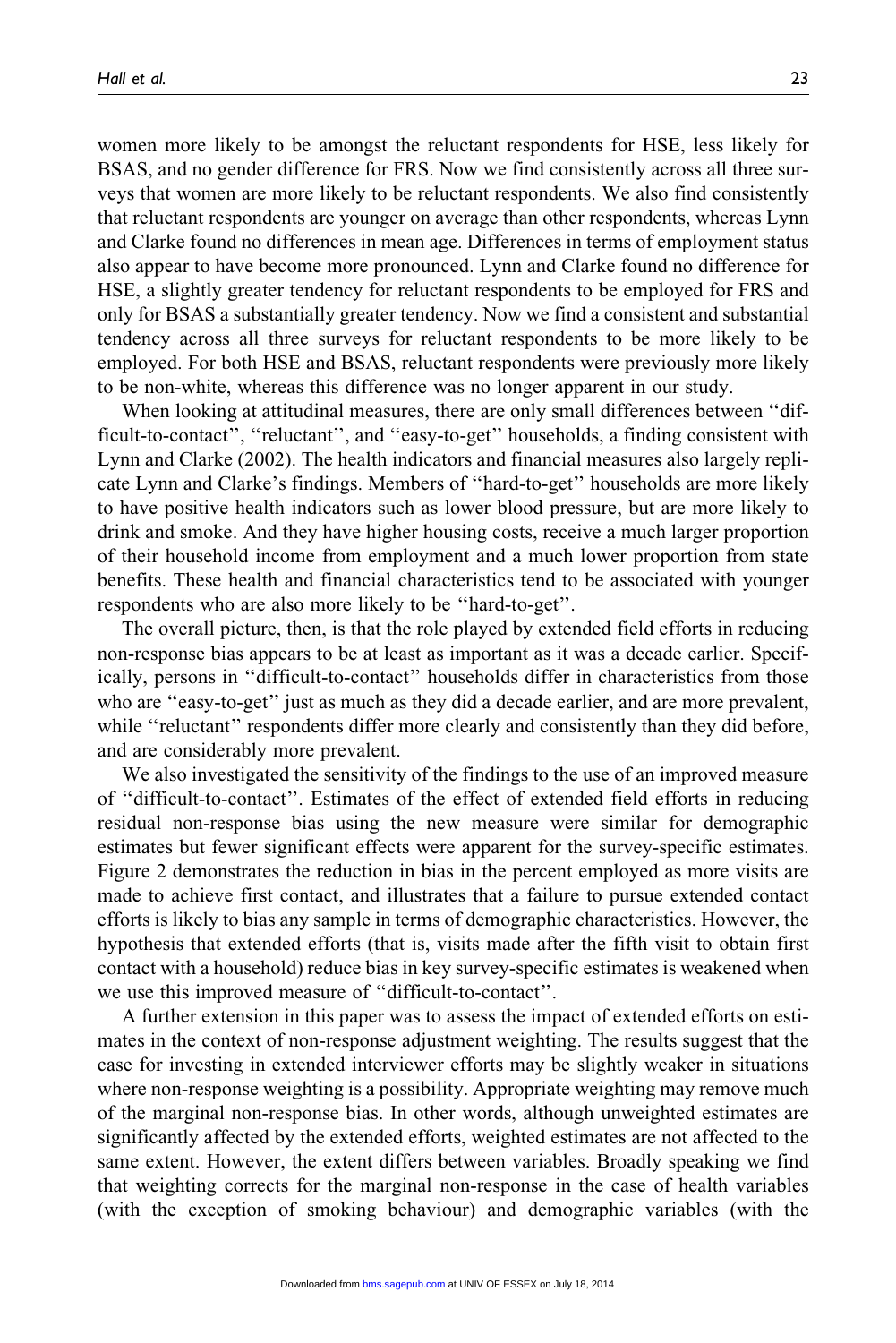exception of housing tenure), but not for attitudinal variables. Nevertheless, even in the presence of weighting extended efforts appear to reduce non-response bias for some estimates. Furthermore, relying on weighting to achieve the same effects that might have been achieved by extended efforts is perhaps a risky strategy and will not always be possible as it depends on appropriate auxiliary data being available. We should perhaps conclude that the case for extended efforts is greater in situations where there is little or no relevant unit-level auxiliary information that can be used for weighting, for example from an informative sampling frame. The case may also depend on the survey topic. Our findings suggest a stronger case for surveys related to housing, smoking or attitudes than for surveys related to other health issues or to demography.

## Acknowledgments

This research was funded by the ESRC Survey Design and Measurement Initiative via a research grant to Prof. Peter Lynn for the project ''Understanding non-response and reducing non-response bias'' (award RES-175-25-0005).

#### **Notes**

- 1. We were unable to compare estimates of mean age for the FRS as only grouped age was released for 2007.
- 2. An estimate of the (marginal) bias that would have been present in the survey estimate had extended efforts not been made. It is estimated as the ''easy-to-get'' estimate less the estimate for all responding households (column 4 less column 5). Figures in brackets indicate that the estimate for ''easy-to-get'' households is not significantly different from the estimate for "hard-to-get" households ( $p<0.05$ ). Double brackets indicate  $0.05.$
- 3. Percent owner-occupied includes owning outright, buying with the help of a mortgage or loan, and paying part rent and part mortgage (shared ownership).
- 4. ILO definition
- 5. We were unable to compare ''heavy drinkers'' with the results in Lynn and Clarke as the questions relating to this in the HSE have been changed to reflect the Department of Health's recommendations (they now recommend a maximum of 2-4 units daily, whereas their previous recommendation was 21 units weekly).
- 6. We were unable to compare total household savings and whether or not the household has a savings account with the results in Lynn and Clarke as the variables used to derive these measures have changed.
- 7. Regular smokers are defined as respondents who report smoking more than 5 cigarettes per day on average.
- 8. Longstanding illness includes both limiting and non-limiting illness.
- 9. Those who consider themselves to be very or a little prejudiced.
- 10. This analysis uses the direct measure of difficult to contact, described in the text.

## **References**

Betts P and Lound C (2010) The Application of Alternative Modes of Data Collection on UK Government Social Surveys: Literature Review and Consultation with National Statistical Institutes. London: Office for National Statistics. At http://altmodes.notlong.com.